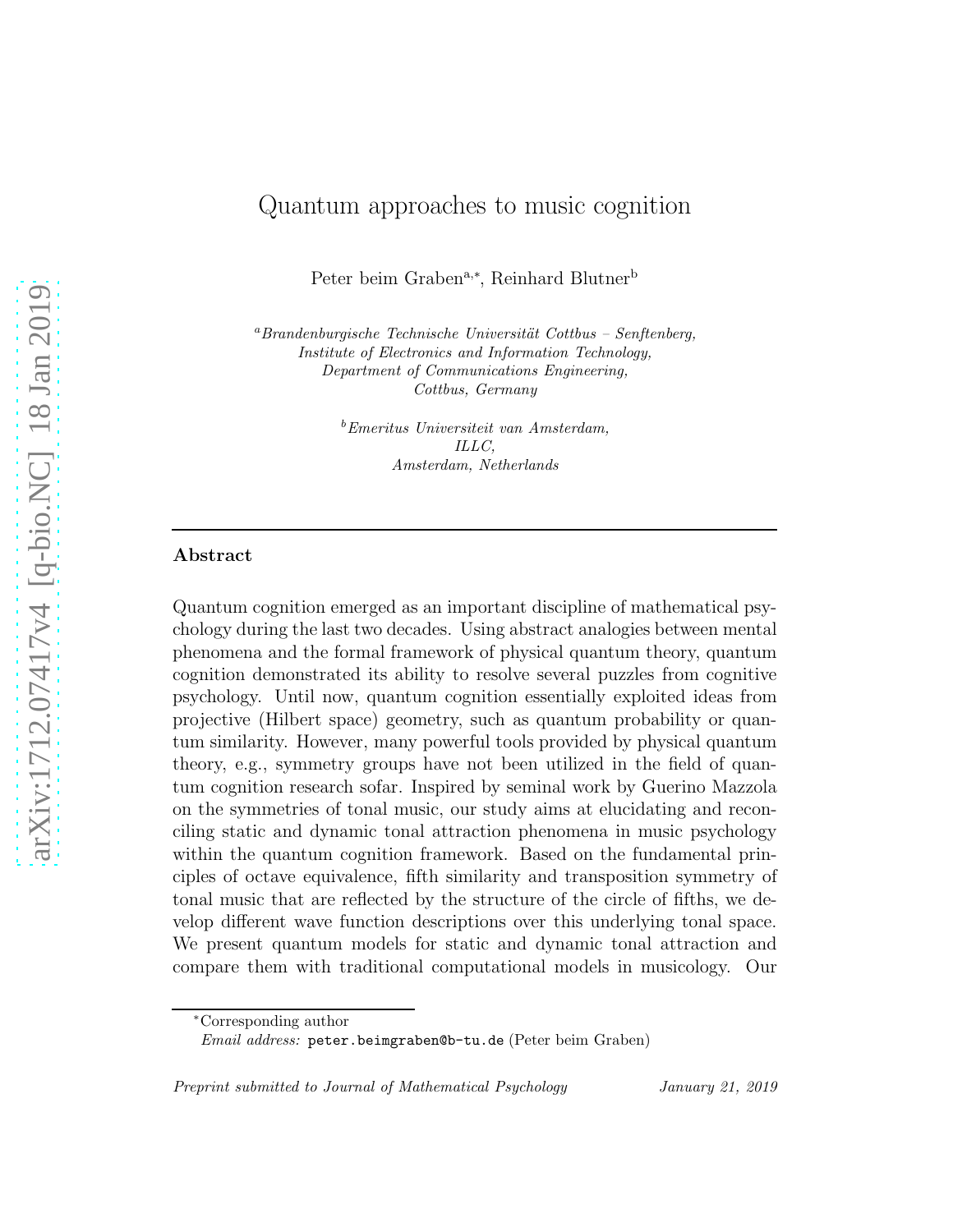approach replicates and also improves predictions based on symbolic models of music perception.

*Keywords:* music psychology, tonal attraction, quantum cognition, tonal space

# *Highlights.*

- Quantum models for tonal attraction are compared with symbolic models in musicology
- Symbolic models of tonal attraction are parsimoniously derived from fundamental symmetries of music cognition
- Tones appear as Gestalts, i.e. wave fields over the circle of fifths

# 1. Introduction

Tonal attraction is an important concept in music cognition. It refers to the idea that melodic or voice-leading pitches tend toward other pitches in greater or lesser degrees, and has been empirically investigated by means of *probe tone experiments* [\(Krumhansl and Shepard 1979](#page-35-0), [Krumhansl 1979\)](#page-34-0). This paradigm can be regarded as a priming experiment in music psychology: In each trial, a subject is presented with a priming context (e.g. a scale, a chord, or a cadence) that establishes a tonal key, say, C major, which is followed by a probe tone randomly chosen from the twelve tones of the chromatic scale (see Sect. [2.1](#page-3-0) for details). Subjects are then asked to rate the amount of attraction exerted by the priming context upon the probe tone. Depending on the instruction, one can distinguish between probe tone experiments on static or dynamic attraction [\(Parncutt 2011](#page-36-0)). In the static attraction paradigm subjects are asked to rate *how well the probe tone fits into* the preceding context [\(Krumhansl and Kessler 1982\)](#page-35-1), while in the dynamic attraction paradigm subjects are asked to rate *how well the probe tone completes or resolves* the preceding context [\(Temperley 2008](#page-37-0), [Woolhouse](#page-37-1) [2009](#page-37-1)).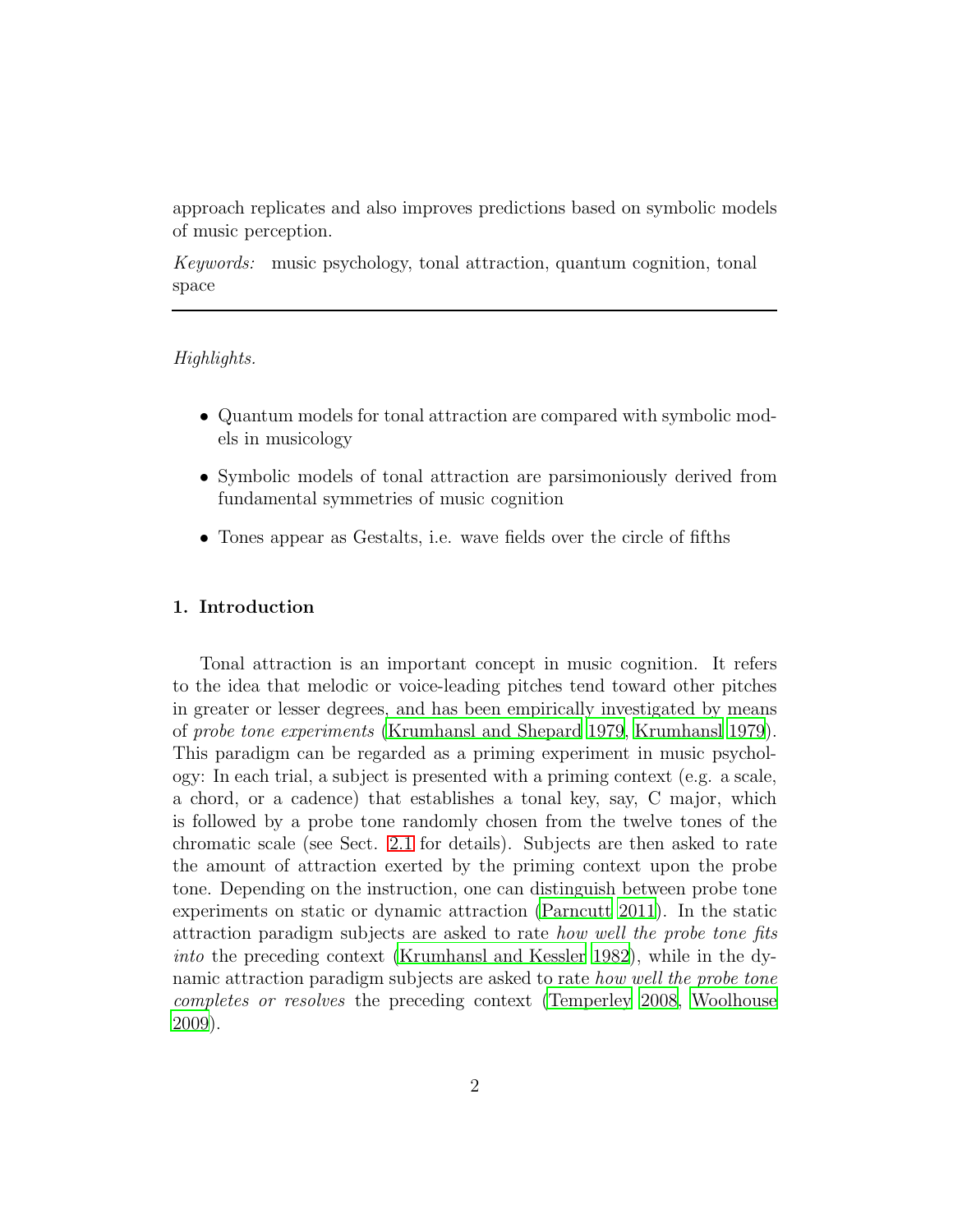The difference between these different instructions is illustrated as follows: In the static attraction experiment a C major context primes the C major key such that C (the *tonic*) as a probe tone receives maximal attraction, followed by the members of the tonic triad G (the *dominant*) and E (the *mediant*). By contrast, in the dynamic attraction experiment a C major context primes the F major key because the chord CEG is the dominant triad of F major which is resolved by its tonic triad FAC, making the probe tone F most likely, followed by C and then A [\(Woolhouse 2009\)](#page-37-1). Yet another possibility could be melodic progression where C primes its minor and major second intervals below and above, i.e. B and D within the C major scale according to the principle of *pitch proximity* [\(Temperley 2008\)](#page-37-0).

There are essentially two research lines for computational models of tonal attraction data. The first, psychoacoustic bottom-up models are inspired by Hermann von Helmholtz' [\(1877](#page-37-2)) attempts on spectral representations and the overtone series [\(Milne et al. 2011,](#page-36-1) [2015,](#page-36-2) [Stolzenburg 2015\)](#page-37-3). The second, cognitive top-down models go back to Lerdahl and Jackendoff's [\(1983\)](#page-35-2) generative theory of tonal music, using either hierarchically structured representations of tonal space [\(Lerdahl 1988,](#page-35-3) [1996,](#page-35-4) [Krumhansl and](#page-35-1) Kessler [1982](#page-35-1), [Krumhansl and Cuddy 2010\)](#page-35-5) or statistical correlations in large music corpora that are modeled by probabilistic approaches, such as Gaussian Markov chains [\(Temperley 2007,](#page-37-4) [2008\)](#page-37-0).

This study aims at integrating structural and probabilistic theories of computational music theory into a unified framework. On the one hand, structural accounts such as the generative theory of tonal music are guided by principle musicological insights about the intrinsic symmetries of Western tonal music [\(Balzano 1980,](#page-33-0) [Lerdahl and Jackendoff 1983,](#page-35-2) [Lerdahl 1988](#page-35-3), [1996](#page-35-4)). On the other hand, probabilistic accounts such as Bayesian models or Gaussian Markov chains are able to describe melodic progression through statistical correlations in large music corpora [\(Temperley 2007](#page-37-4), [2008\)](#page-37-0). Here, we apply the framework of quantum cognition [\(Pothos and Busemeyer 2013](#page-36-3), [Busemeyer and Bruza 2012\)](#page-34-1) to music cognition in order to unify symmetry and (quantum) probability in a single framework for data from static and dynamic attraction experiments.

The paper is structured as follows: In the next section [2](#page-3-1) we present, after a brief recapitulation of the essential concepts of music theory, two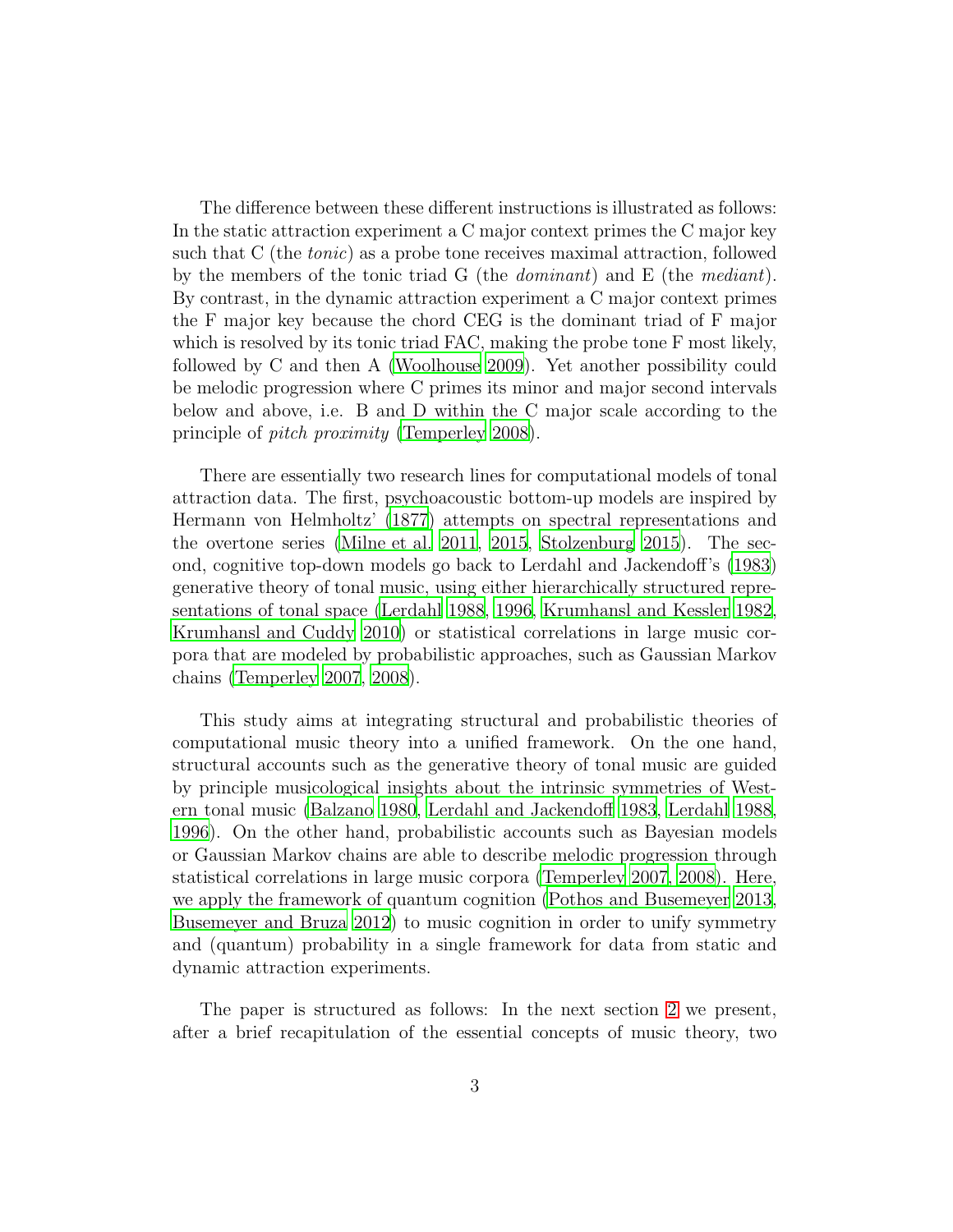tonal attraction experiments of [Krumhansl and Kessler \(1982\)](#page-35-1) on static attraction and of [Woolhouse \(2009](#page-37-1)) on dynamic attraction. Section [3](#page-8-0) reports our theory for modeling these results. For the static attraction data we first review the classical hierarchical models of tonal space [\(Lerdahl 1988](#page-35-3), [1996](#page-35-4), [Krumhansl and Kessler 1982](#page-35-1), [Krumhansl and Cuddy 2010\)](#page-35-5) (for other models, cf. [Temperley \(2007](#page-37-4), [2008](#page-37-0)), [Stolzenburg \(2015](#page-37-3))). Second, we present two quantum models based on the essential symmetries of the chromatic octave. Also for the dynamic attraction data, we first review one particular model of tonal space, the interval cycle model of [Woolhouse \(2009\)](#page-37-1) and [Woolhouse and Cross \(2010\)](#page-37-5). Guided by this approach we subsequently develop our quantum model for dynamical attraction analogous to the static case. The following section [4](#page-22-0) presents the results of our quantum models and of the canonical models for comparison. The paper closes with a discussion and a short conclusion of our main findings.

# <span id="page-3-1"></span>2. Material and methods

As this study is devoted to symmetries in quantum models of static and dynamic tonal attraction, we first give a brief introduction into mathematical musicology [\(Balzano 1980](#page-33-0), [Mazzola 1990,](#page-36-4) [2002,](#page-36-5) [Mazzola et al. 2016\)](#page-36-6).

# <span id="page-3-0"></span>*2.1. Elements of music*

It is well known since Hermann von Helmholtz' [\(1877\)](#page-37-2) groundbreaking studies that the human auditory system cannot distinguish between acoustic stimuli with pitch frequencies  $f_0, f_1$  when their frequency ratios are separated by one octave:  $f_1/f_0 = 2$ . This fundamental *principle of octave equivalence* induces an equivalence relation of acoustic stimuli into *pitch classes*, or *chroma* [\(Parncutt 2011\)](#page-36-0) which circularly wind up throughout different octaves. Western and also Chinese music divides this continuous pitch class circle into twelve distinguished tones, or *degrees* [\(Mazzola et al. 2016](#page-36-6)), comprising the chromatic scale shown in Tab. [1.](#page-3-2)

| interval $j$ 0 1 2 3 4 5 6 7 8 9 10 11 12                                                                    |  |  |  |  |  |  |  |
|--------------------------------------------------------------------------------------------------------------|--|--|--|--|--|--|--|
| tone $C \cup C \not\vdash D \cup E \models F \vdash F \not\vdash G \land A \vdash A \cup B \vdash B \cup C'$ |  |  |  |  |  |  |  |

<span id="page-3-2"></span>Table 1: Pitch classes as chromatic scale degrees.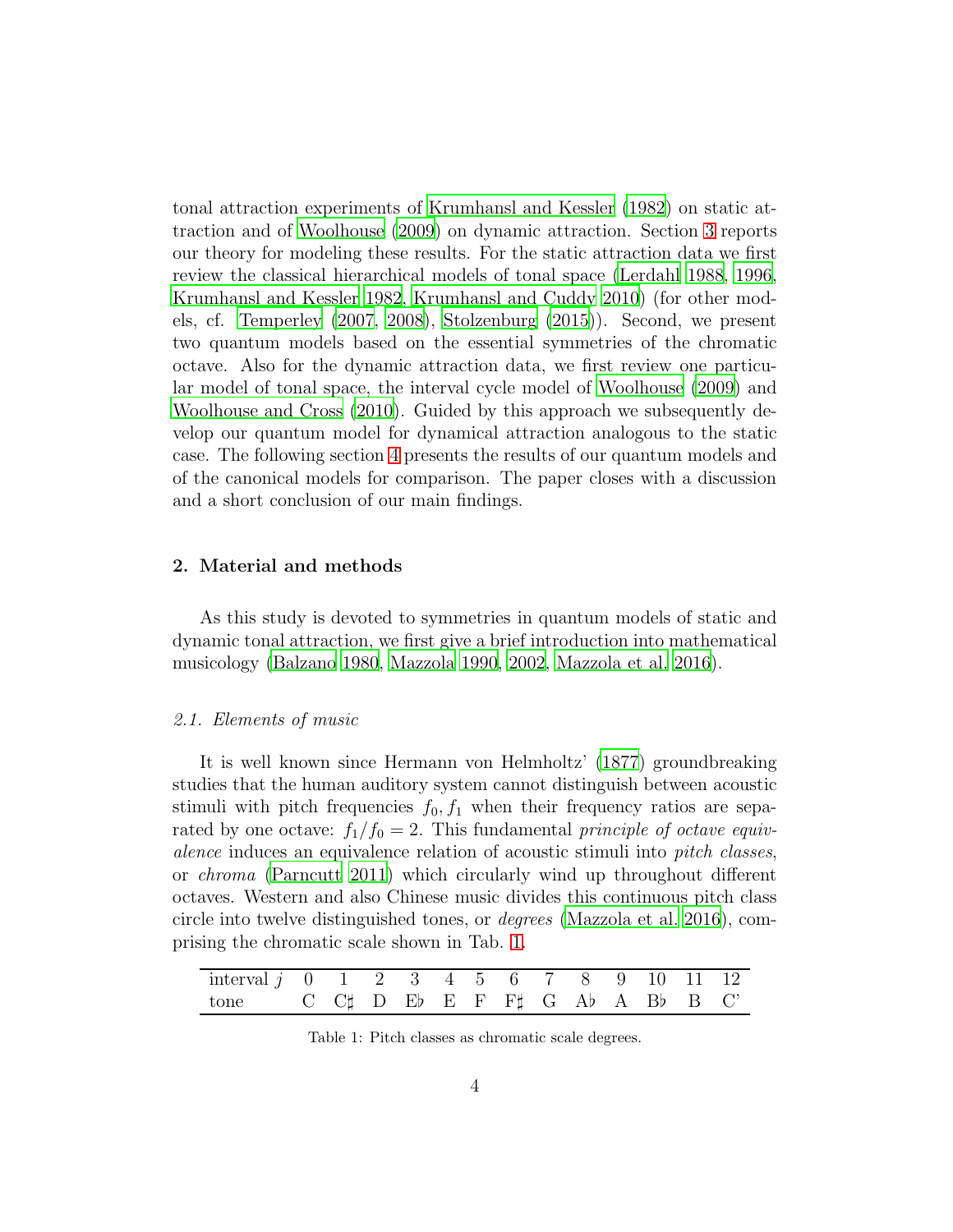While pitch frequencies  $f_0, f_1$  appear equivalent, when they are separated by one octave, i.e.  $f_1 = 2f_0$  is the first overtone of the fundamental frequency  $f_0$ , the second overtone  $f_2 = 3f_0$  and the first one  $f_1$  yet sound similar as they are separated by a perfect fifth  $f_2/f_1 = 3/2$ . This auditory *principle of fifth similarity* lead to the historic development of the *diatonic scales* of Western tonal music [\(v. Helmholtz 1877](#page-37-2), Schönberg 1978). In diatonic scales seven tones are arranged in a particular order of full-tone (major second) and semitone (minor second) steps. For the key of C major, these are the seven tones in ascending order C, D, E, F, G, A, B, C', namely the white keys of a piano keyboard with C' closing the octave. The tonic C is regarded as the most stable note. The same tones arranged after cyclic permutation, A, B, C, D, E, F, G, A', entail the *relative minor* scale of (natural) A minor with tonic A.

Figure [1\(](#page-5-0)a) presents the chroma circle [\(Krumhansl 1979\)](#page-34-0) consisting of the twelve circularly repeating pitch classes of the chromatic scale in equal temperament, together with the C major scale degrees depicted as open bullets. The tonic C is indicated by  $j = 0$ . The relative A minor scale is obtained by rotating all tones 3 semitone steps (i.e. a minor third) in clockwise direction, thus assigning A to  $j = 0$ . The particular order: 2, 2, 1, 2, 2, 2, 1 of major second (2 steps) and minor second (1 step) intervals characterizes all major scale modes, while (natural) A minor is characterized by the interval order 2, 1, 2, 2, 1, 2, 2, as every other minor scale mode, too. Hence, the *parallel minor* scale of C major is (natural) C minor, comprising C, D, E♭, F, G, A♭, B♭, C' with tonic C.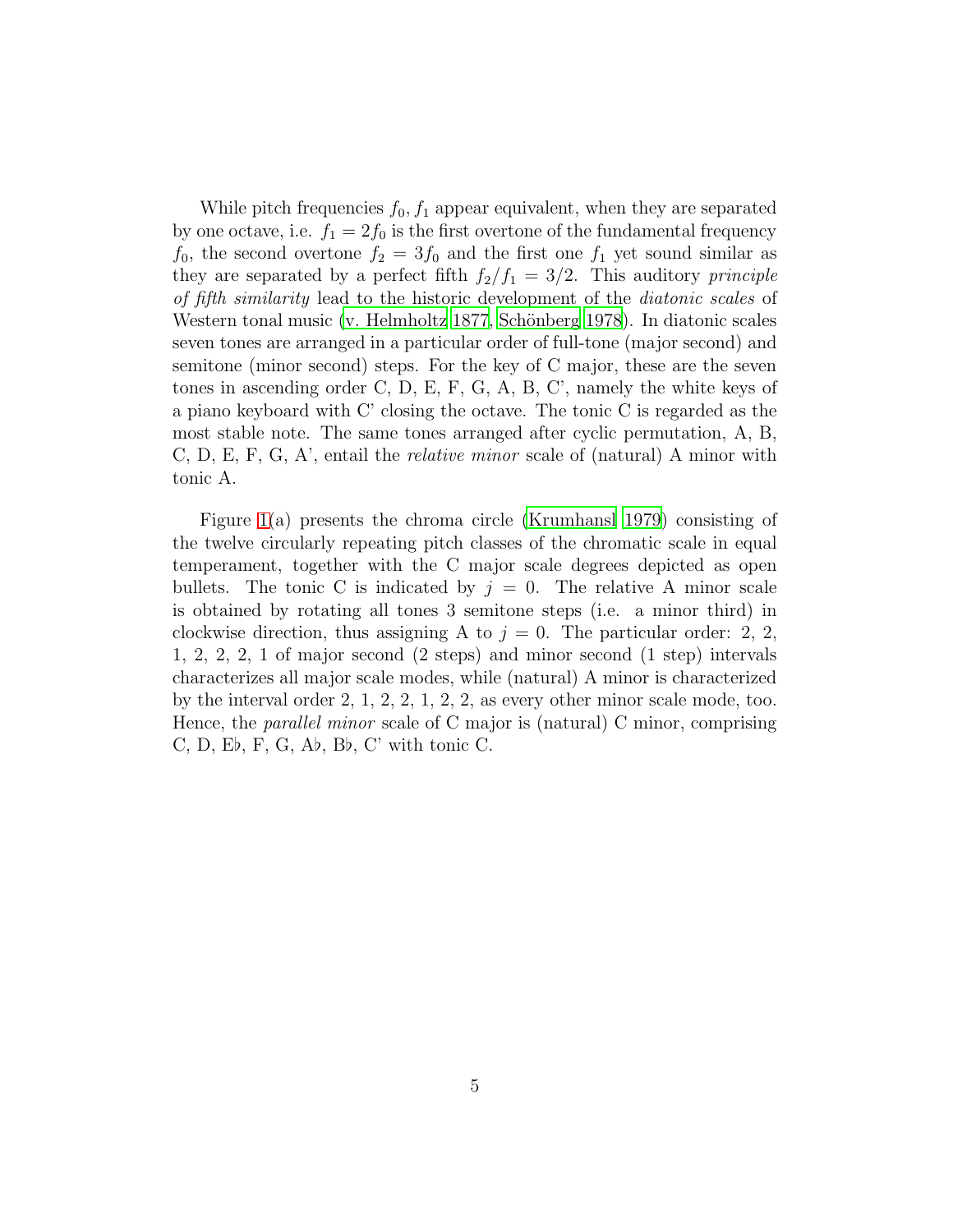

<span id="page-5-0"></span>Figure 1: Tonal spaces of Western music. (a) Chroma circle of C major scale. (b) Circle of fifths. Open bullets indicate scale (diatonic) tones; closed bullets denote non-scale (chromatic) tones.

The chroma circle Fig. [1\(](#page-5-0)a) exhibits the geometric symmetry of a dodecagon, corresponding to the cyclic group of integer cosets modulo twelve,  $\mathbb{Z}_{12}$  [\(Balzano 1980](#page-33-0), [Mazzola et al. 2016\)](#page-36-6), that is generated by the semitone step  $g \in \mathbb{Z}_{12}$  through its powers  $g, g^2, g^3, \ldots, g^{11}, g^{12}$  with  $g^{12} = e$  as the neutral element of the group. Hence, the inverse of an element  $g^k$  is given as  $g^{12-k}$  with  $g^6$  as its own inverse, i.e.  $g^6$  is nilpotent. The application of the generator  $g \in \mathbb{Z}_{12}$  to the chroma circle corresponds to a clockwise transposition by one semitone in Fig. [1\(](#page-5-0)a).

The cyclic group  $\mathbb{Z}_{12}$  does not only possess the fundamental generator g. Yet all (integer) powers of  $g$  that are relatively prime with the group order  $n = 12$  are generators as well. Therefore, we obtain all generators of  $\mathbb{Z}_{12}$  as  $G_{12} = \{g, g^5, g^7, g^{11}\}.$  As g corresponds to one semitone step in clockwise direction around the chroma circle, its inverse  $g^{11} = g^{12-1}$  denotes one semitone step in counterclockwise direction. Similarly,  $g^7$  in clockwise direction is inverse to  $g^5$  in counterclockwise direction. Iterating the generator  $g^7$  in clockwise direction to Fig. [1\(](#page-5-0)a), i.e. by applying powers of  $(g<sup>7</sup>)<sup>m</sup>$  to the tonic, yields the important *circle of fifths*, shown in Fig. [1\(](#page-5-0)b), where all diatonic degrees are accumulated in a connected set [\(Balzano 1980\)](#page-33-0). With the tonic of C major in position  $j = 0$ , its *dominant* G is in position  $j = 1$ , and its *subdominant* F is in position  $j = 11$ . The circle of fifths [Fig. [1\(](#page-5-0)b)] reflects both fundamental principles of auditory pitch perception: octave equivalence is in-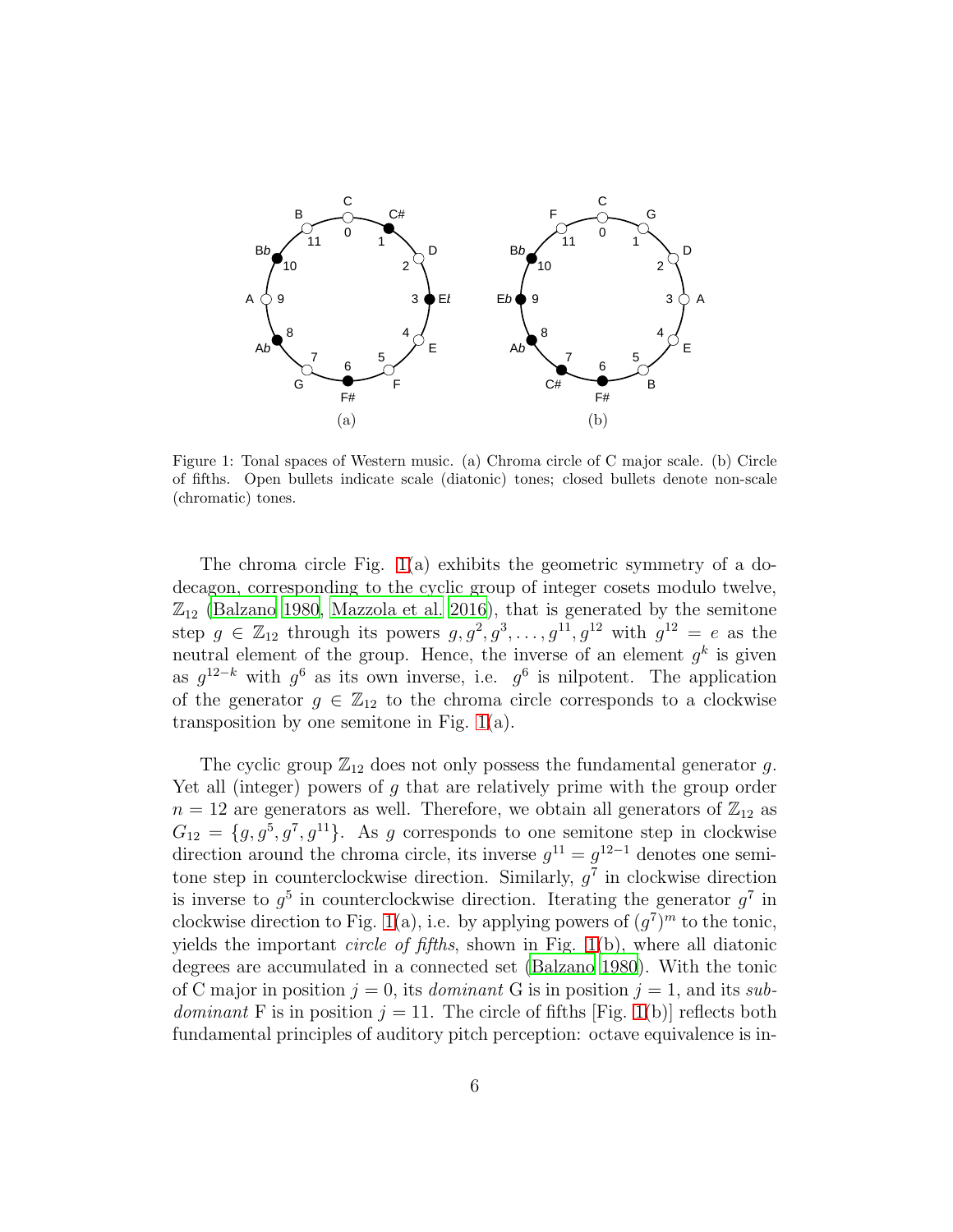dicated by the identity  $g^{12} = e$ , whereas fifth similarity becomes geometrical neighborhood: two tones  $(g^7)^m$ ,  $(g^7)^n$  are the more similar the smaller  $n-m$ mod 12. Alternatively, one could say that two tones are the more similar the smaller their angle along the circle of fifths. This similarity measure leads directly to our quantum model discussed in Sect. [3.1.2.](#page-10-0)

The universal symmetry in tonal music is *transposition invariance* (Köhler [1969](#page-34-2)): A melody does not significantly alter its character, when played in a different key. Transposition from one key into another one is carried out by rotations either along the chroma circle or along the circle of fifths. Rotating here all tones one step in clockwise direction, assigns  $j = 0$  to F which thereby becomes the tonic of F major with dominant  $j = 1$  at C and subdominant  $j = 11$  at Bb. Correspondingly, G major is obtained by a counterclockwise rotation by one step with tonic G  $(j = 0)$ , dominant D  $(j = 1)$ , and subdominant C  $(j = 11)$ .

These are only a few examples for symmetries of the chroma circle. Others are the dichotomy between consonances and dissonances [\(v. Helmholtz 1877](#page-37-2), [Mazzola et al. 2016\)](#page-36-6), or the emergence of the *third torus* as the direct group product  $\mathbb{Z}_{12} = \mathbb{Z}_3 \times \mathbb{Z}_4$  [\(Balzano 1980,](#page-33-0) [Mazzola et al. 2016\)](#page-36-6) which is crucial for the canonical construction of tertian chords in harmony theory (Schönberg) [1978](#page-37-6)). This decomposition maps both, the chroma circle and the circle of fifths onto a torus, generated by a minor third (3 steps) in one direction and a major third (4 steps) in the orthogonal direction. Starting with C and going 4 steps, yields E, from where one arrives at G after 3 orthogonal steps, thus forming the C major triad CEG. Iterating first 3 and then 4 steps, instead, entails the C minor triad CE♭G. Likewise, the F major triad is comprised by its tonic F, its major third, A, and the minor third C of A. For G major, one obtains correspondingly GBD.

#### *2.2. Static tonal attraction*

In a celebrated probe tone experiment on static tonal attraction, [Krumhansl and Kessler](#page-35-1) [\(1982\)](#page-35-1) asked musically experienced listeners to rate how well, on a seven point scale, each note of the chromatic octave fitted with a preceding context, which consisted of short musical sequences, such as ascending scales, chords, or cadences, in major or minor keys. All stimuli were prepared as artificial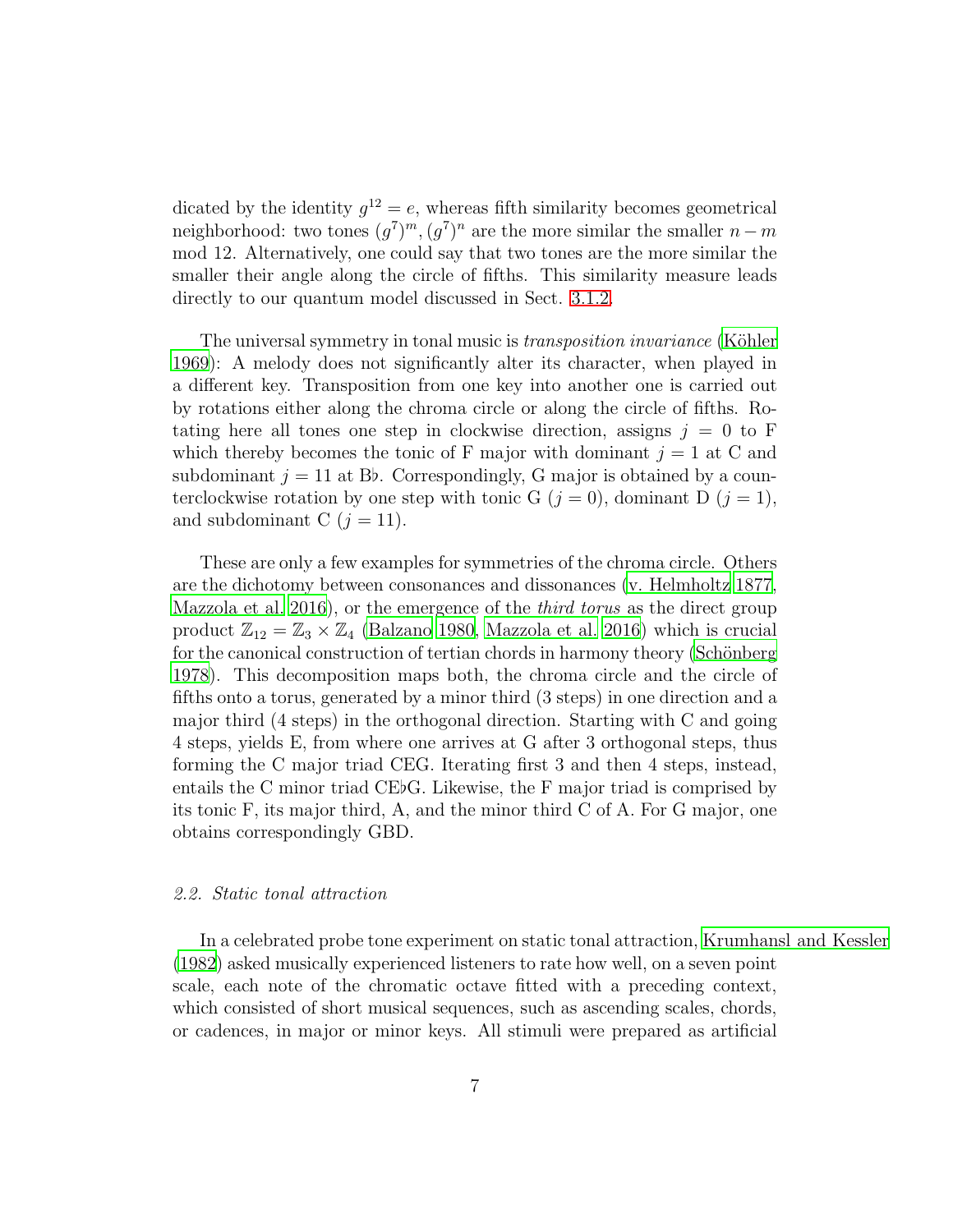Shepard tones [\(Krumhansl and Kessler 1982](#page-35-1), [Woolhouse 2009,](#page-37-1) [Milne et al.](#page-36-2) [2015](#page-36-2)), i.e. superpositions of pure sinusoids over five octaves with Gaussian amplitude envelopes.

The empirical results of [Krumhansl and Kessler \(1982\)](#page-35-1) are replicated in Fig. [2](#page-7-0) as dotted curves connecting open and closed bullets. The probe tones are given as physical pitch frequencies (in Hz) at the x-axis. The subjective attraction ratings  $A_{KK}(x)$  (referring to [Krumhansl and Kessler](#page-35-1)) are plotted at the y-axis. Figure  $2(a)$  shows the results for the C major context, and Fig. [2\(](#page-7-0)b) for the C minor context. The results of this experiment clearly show a kind of hierarchy: all diatonic scale tones (open bullets) received higher ratings than the chromatic nonscale tones (closed bullets). Moreover, in both modes, C major and C minor, the tonic C is mostly attractive, followed by the fifth, G and the third E for C major  $[2(a)]$  and by the third Eb and then the fifth G for C minor  $[2(b)]$ .



<span id="page-7-0"></span>Figure 2: Static tonal attraction. Dotted with bullets: rating data  $A_{KK}(x)$  of [Krumhansl and Kessler \(1982](#page-35-1)) against physical pitch frequency  $f$  in Hz, solid: predic-tions from the hierarchical model [Eq. [\(1\)](#page-9-0)]. The labels  $A - E$  at the right hand side indicate the labels of the hierarchical model [Tab. [2\]](#page-9-1). (a) For C major context. (b) For C minor context. Open bullets indicate scale (diatonic) tones; closed bullets denote non-scale (chromatic) tones, for the respective scale.

Carrying out a multiscale analysis of their behavioral data, [Krumhansl and Kessler](#page-35-1) [\(1982\)](#page-35-1) recovered a geometric representation of keys akin to the third torus, thereby supporting the hierarchical models of tonal space as discussed in Sect. [3.1.1](#page-9-2) [\(Lerdahl 1988](#page-35-3), [1996,](#page-35-4) [Krumhansl and Kessler 1982](#page-35-1), [Krumhansl and Cuddy](#page-35-5) [2010](#page-35-5)). We additionally present the predictions of the hierarchical model as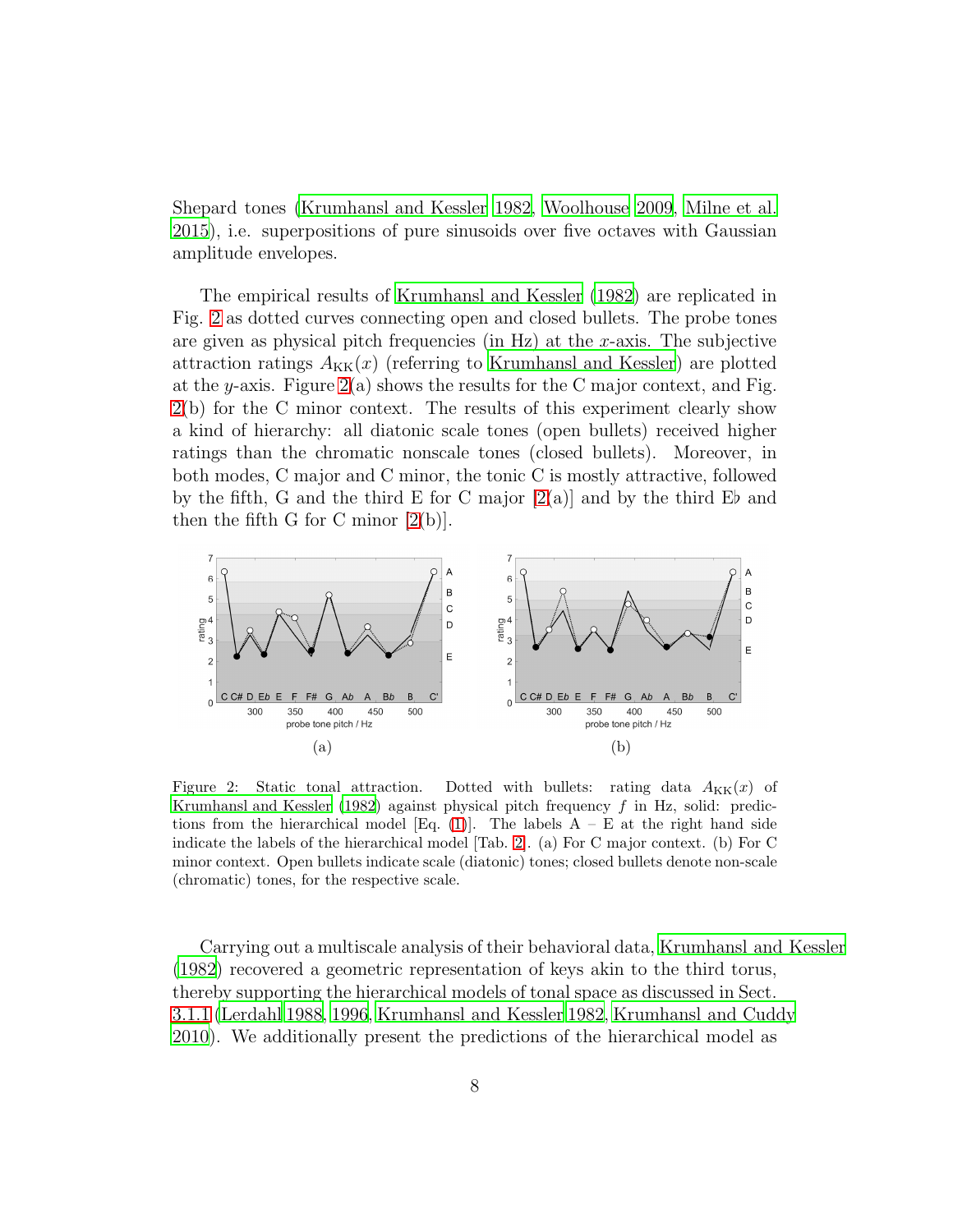the solid curves together with the labels of its levels in Fig. [2.](#page-7-0)

#### *2.3. Dynamic tonal attraction*

Using five different chords, also consisting of Shepard tones, the C major triad CEG, the C minor triad CE♭G, the dominant seventh CEGB♭, a French sixth CEG♭B♭, and a half-diminished seventh CE♭G♭B♭, as contexts, [Woolhouse \(2009\)](#page-37-1) conducted a dynamic attraction probe tone experiment, asking listeners, how well a chromatic probe tone was melodically completing or harmonically resolving the priming context.

The results of this study are replicated in Sect. [4.2,](#page-26-0) Fig. [7](#page-28-0) for the five contexts. The dotted curves connecting open and closed bullets present the original results of the [Woolhouse \(2009](#page-37-1)) experiment, where probe tones are arranged along the circle of fifths [Fig. [1\(](#page-5-0)b)] as real numbers  $x = j\pi/6$  $(j \in \mathbb{Z}_{12}$ , with  $C(0) \cong C'(12)$  one octave higher) at the x-axis.

Figure [7\(](#page-28-0)a) displays the results for the C major priming context. The highest rated tone is F which is consistent with the interpretation of the priming C major triad as the dominant of F major. Another plausible interpretation of the prime would be the subdominant of G major, thus predicting higher likelihood of probe tone G. Similar results could be expected for the C minor context shown in Fig.  $7(b)$ . In fact, F receives a relatively large rating, however, outperformed by  $\Lambda b$ . Figure [7\(](#page-28-0)c) displays the dominant seventh chord which is similar to the C major triad. The data for the French sixth presented in Fig. [7\(](#page-28-0)d) give highest ratings for F and B and lowest ratings for D and A♭. Finally, the half-diminished seventh [Fig. [7\(](#page-28-0)e)] is most likely resolved by F, C♯ and B.

# <span id="page-8-0"></span>3. Theory

In this section we develop our quantum models of static and dynamic tonal attraction, based on the fundamental principles of octave equivalence, fifth similarity and the universal musical transposition symmetry.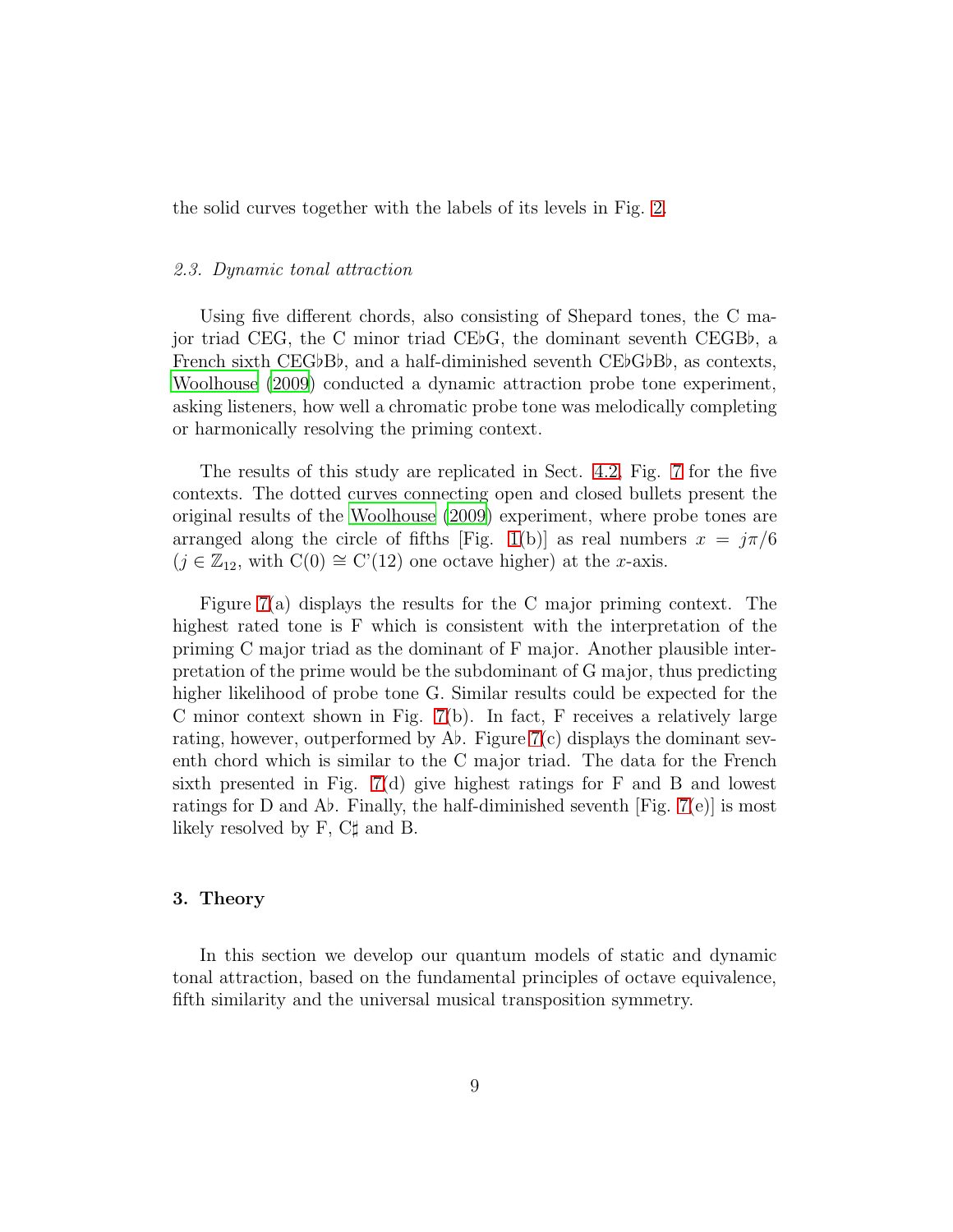# *3.1. Static tonal attraction*

Before we enter into the derivation of two possible quantum models for static tonal attraction, we briefly review the influential symbolic model based on the generative theory of tonal music [\(Lerdahl and Jackendoff](#page-35-2) [1983](#page-35-2)).

# <span id="page-9-2"></span>*3.1.1. Hierarchical model*

The hierarchical model of [Lerdahl \(1988,](#page-35-3) [1996\)](#page-35-4), [Krumhansl and](#page-35-1) Kessler [\(1982\)](#page-35-1), and [Krumhansl and Cuddy \(2010\)](#page-35-5), depicted in Tab. [2,](#page-9-1) comprises five levels of symbolic significance.

| A: octave                     |  |  |    |   |        |                                       |        |                             |
|-------------------------------|--|--|----|---|--------|---------------------------------------|--------|-----------------------------|
| B: fifths                     |  |  |    |   |        |                                       |        | $\mathbb{C}^2$              |
| C: triadic                    |  |  | H) |   |        |                                       |        | $\mathbb{C}^n$              |
| D: diatonic                   |  |  | Е. | F |        |                                       |        | $C^{\prime}$                |
| E: chromatic $C \mathbb{C}$ D |  |  |    |   |        | $E\flat$ E F F $\sharp$ G A $\flat$ A | $Bb$ B | $\hspace{0.1em}^{\circ}$ C' |
|                               |  |  | 9  |   | $\cup$ |                                       |        |                             |

<span id="page-9-1"></span>Table 2: Hierarchical model of static tonal attraction for C major context after [Lerdahl](#page-35-4) [\(1996,](#page-35-4) [2015\)](#page-35-6).

At the lowest, chromatic level E, all 12 tones of the chromatic octave are included. At the next, the diatonic level D, only the diatonic scale degrees are represented. One level higher, at the triadic level C, the three tones composing the triad according to major and minor third steps along the third torus are present. Again, one level higher, only tonic and fifths comprise the fifths level B. At the highest octave level A, eventually only the tonic prevails. The levels  $A - E$  are indicated in Fig. [2](#page-7-0) as four shades of grey.

For each chromatic scale degree that serves as probe tone in the [Krumhansl and Kessler](#page-35-1) [\(1982\)](#page-35-1) experiment, one simply counts the number of degrees that are commonly shared across levels A to D (omitting level E that is common for all tones). The resulting number,  $s(j)$ , for probe tone  $j \in \mathbb{Z}_{12}$  can be related to an attraction probability [\(Temperley 2008](#page-37-0))

<span id="page-9-0"></span>
$$
p(j) = \frac{s(j)}{\sum_{j} s(j)}\tag{1}
$$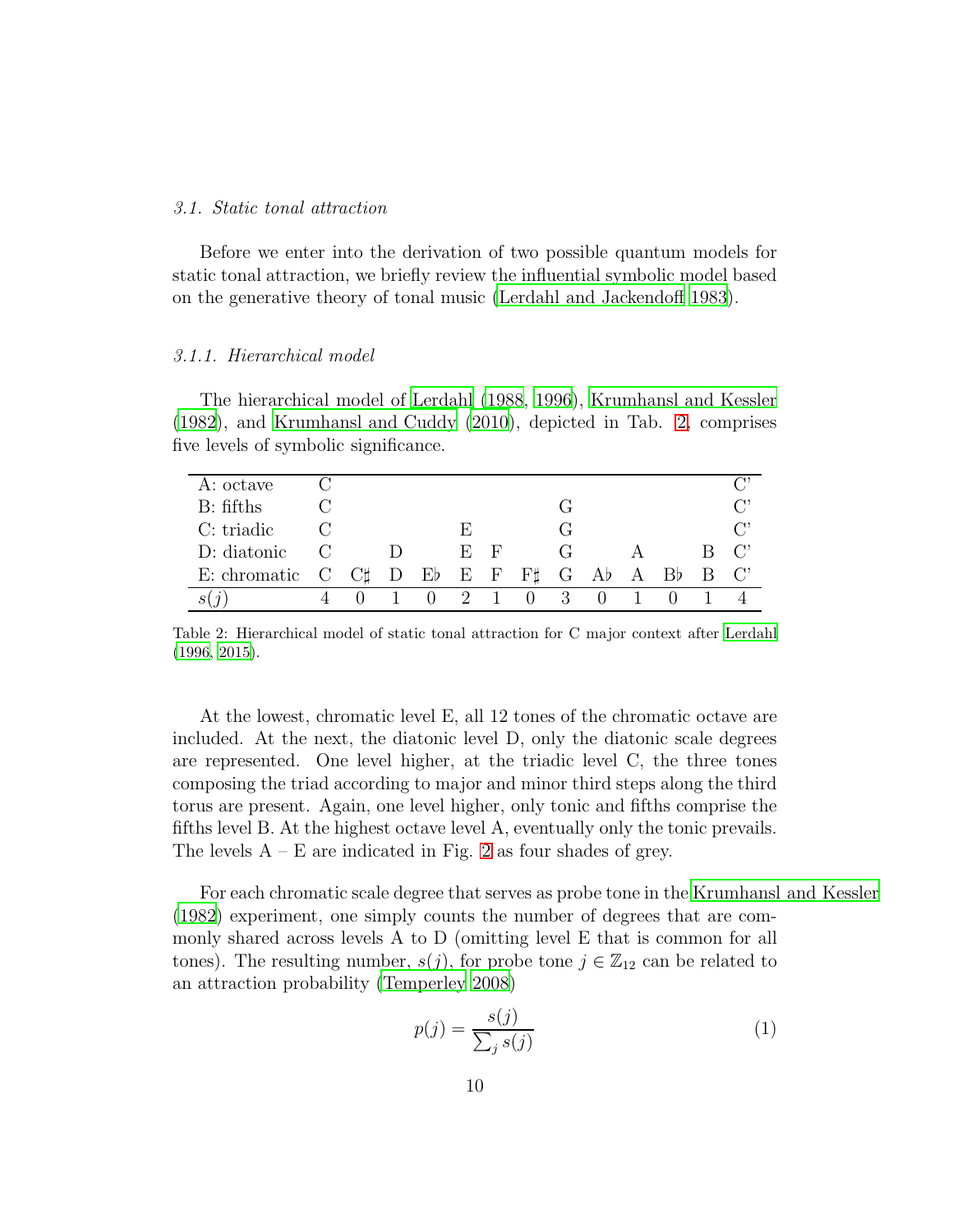that is rescaled and plotted in Fig. [2](#page-7-0) above as solid lines and correlated with the [Krumhansl and Kessler \(1982\)](#page-35-1) data in Tab. [5](#page-25-0) in Sect. [4.1.](#page-23-0)<sup>[1](#page-10-1)</sup>

The predictions of the hierarchical model are in good agreement with the experimental data. However, Fig. [2\(](#page-7-0)b) indicates a slight deviation for C minor: the predicted attraction rate for the fifths G is larger and that of the minor third E♭ is lower than the respective measured rate. We address this issue in section [3.1.5](#page-17-0) below.

#### <span id="page-10-0"></span>*3.1.2. Free quantum model*

A more instructive representation of the [Krumhansl and Kessler \(1982\)](#page-35-1) data can be obtained by plotting the ratings  $A_{KK}(x)$  along the circle of fifths [\(beim Graben and Blutner 2017](#page-33-1)). This is done in Sect. [4.1,](#page-23-0) Fig. [5.](#page-23-1) Here, the probe tones are represented as real numbers  $x = j\pi/6$   $(j \in \mathbb{Z}_{12}$ , with  $C(0) \cong C'(12)$  one octave higher) at the x-axis corresponding to the radian angles at the unit circle  $S^1 = \mathbb{R}/2\pi\mathbb{Z}$  interpreted as the circle of fifths [Fig. [1\(](#page-5-0)b). The subjective attraction ratings  $A_{KK}(x)$  are plotted at the y-axis. Figure [5\(](#page-23-1)a) shows the results for the C major context, and [5\(](#page-23-1)b) for the C minor context.

The reordered rating profiles in Fig. [5](#page-23-1) now exhibit some kind of periodicity: probe tones that are close to the tonic C  $(x = 0)$  at the circle of fifths receive higher attraction values than tones that are close to the tritone F‡  $(x = \pi)$ . Therefore, the tritone F‡ may be seen as "orthogonal" to the tonic C in an appropriately chosen metric (cf. [Mannone and Compagno](#page-35-7) [\(2013\)](#page-35-7), [Mannone and Mazzola \(2015\)](#page-35-8) for alternative similarity assessments in musicology).

As a psychologically plausible model for static tonal attraction we therefore suggest the cosine similarity between the tonic context 0 and a probe

<span id="page-10-1"></span><sup>&</sup>lt;sup>1</sup> For C minor we use the so-called *natural* minor scale which is obtained from the transposition of C major along the circle of fifths. There are two other minor scales, called harmonic and melodic minor which differ from natural minor in additional one or two semitone steps in ascending or descending lines.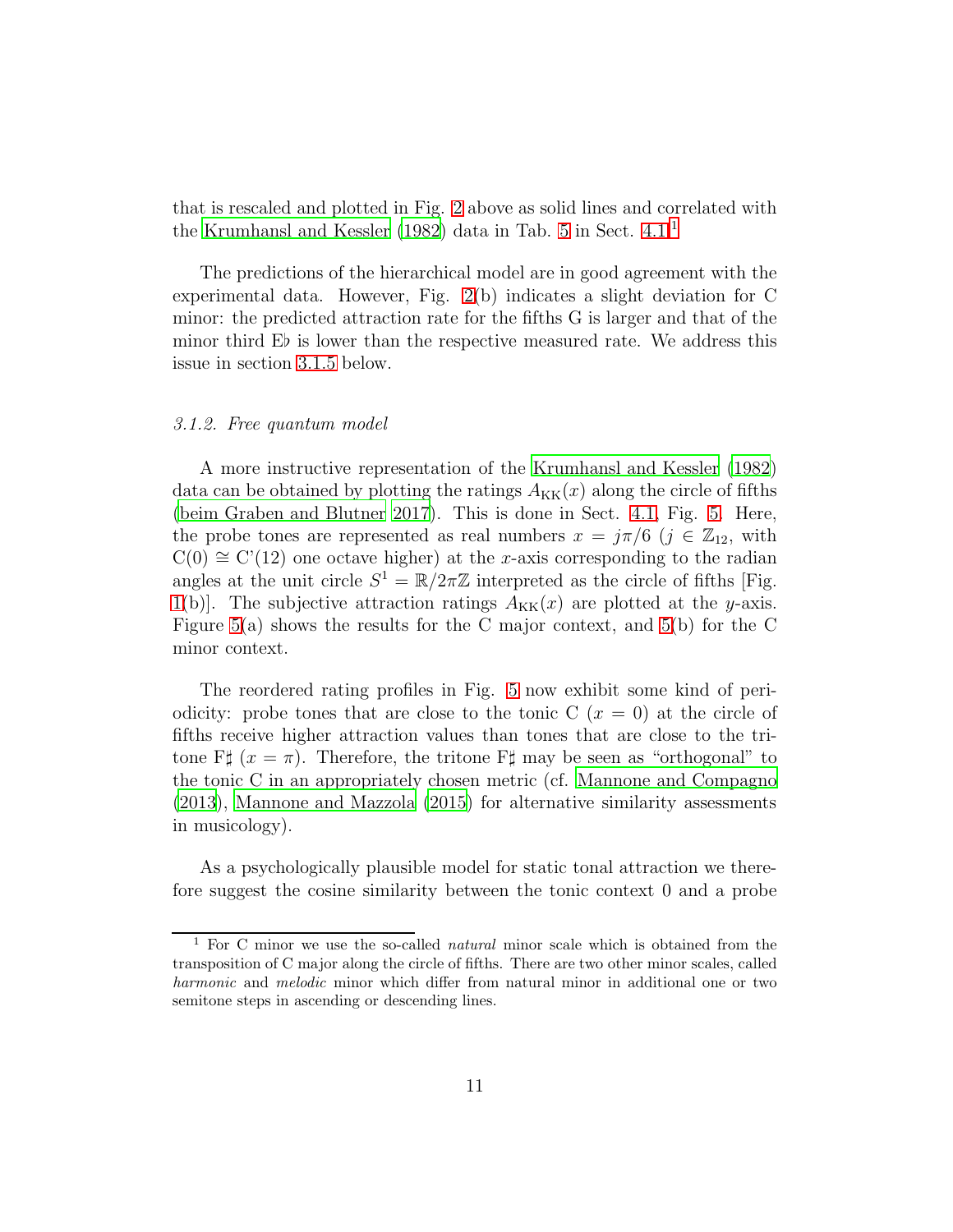$t$ one  $x$ ,

$$
p(x) = \cos^2 \frac{x}{2}
$$
 (2)

which directly reflects the auditory fifth similarity represented by the circle of fifths.

Cosine similarity is closely related to quantum similarity [\(Pothos et al.](#page-36-7) [2013](#page-36-7), [Pothos and Trueblood 2015\)](#page-36-8) in the framework of quantum cognition models [\(Busemeyer and Bruza 2012,](#page-34-1) [Pothos and Busemeyer 2013,](#page-36-3) [Blutner and beim Graben](#page-34-3) [2016](#page-34-3)). Therefore, we express the attraction value  $p(x)$  through a continuous "wave function"  $\psi(x)$  upon the circle of fifths which constitutes the one-dimensional "tonal configuration space" of our quantum model.<sup>[2](#page-11-0)</sup>

Quantum mechanical wave functions are particular instances of *state vectors* in quantum theory. A state vector comprises a complete description of the state of a quantum system. It is contained in a vector space, called Hilbert space, that is equipped with a scalar product, thus allowing the calculation of projections. A quantum mechanical measurement device defines an orthogonal basis, such that the projections of a given state vector onto the individual basis vectors are interpreted as probabilities of the respective measurement results. Accordingly is the similarity of two quantum states given through the projection of one vector onto the other one, i.e. their common scalar product. Moreover, rotating a state vector in abstract Hilbert space must not change its physically relevant properties, i.e. projection probabilities. Therefore such rotations appear as *symmetries* in quantum theory.

Our *free quantum model* [\(beim Graben and Blutner 2017](#page-33-1)) for the tonic wave function is hence

<span id="page-11-1"></span>
$$
\psi(x) = \frac{1}{\sqrt{\pi}} \cos \frac{x}{2} . \tag{3}
$$

The quantum wave function for an arbitrary context tone  $a$  is obtained by applying a transposition operator  $T_a$  to the tonic context 0 through

$$
\psi_a(x) = T_a \psi(x) = \psi(x - a)
$$
\n(4)

<span id="page-11-0"></span><sup>&</sup>lt;sup>2</sup> Note that the unit circle  $S^1$  is a one-dimensional manifold, parameterized by a single continuous variable  $x \in [0, 2\pi]$ , that is embedded into two-dimensional Euclidian space.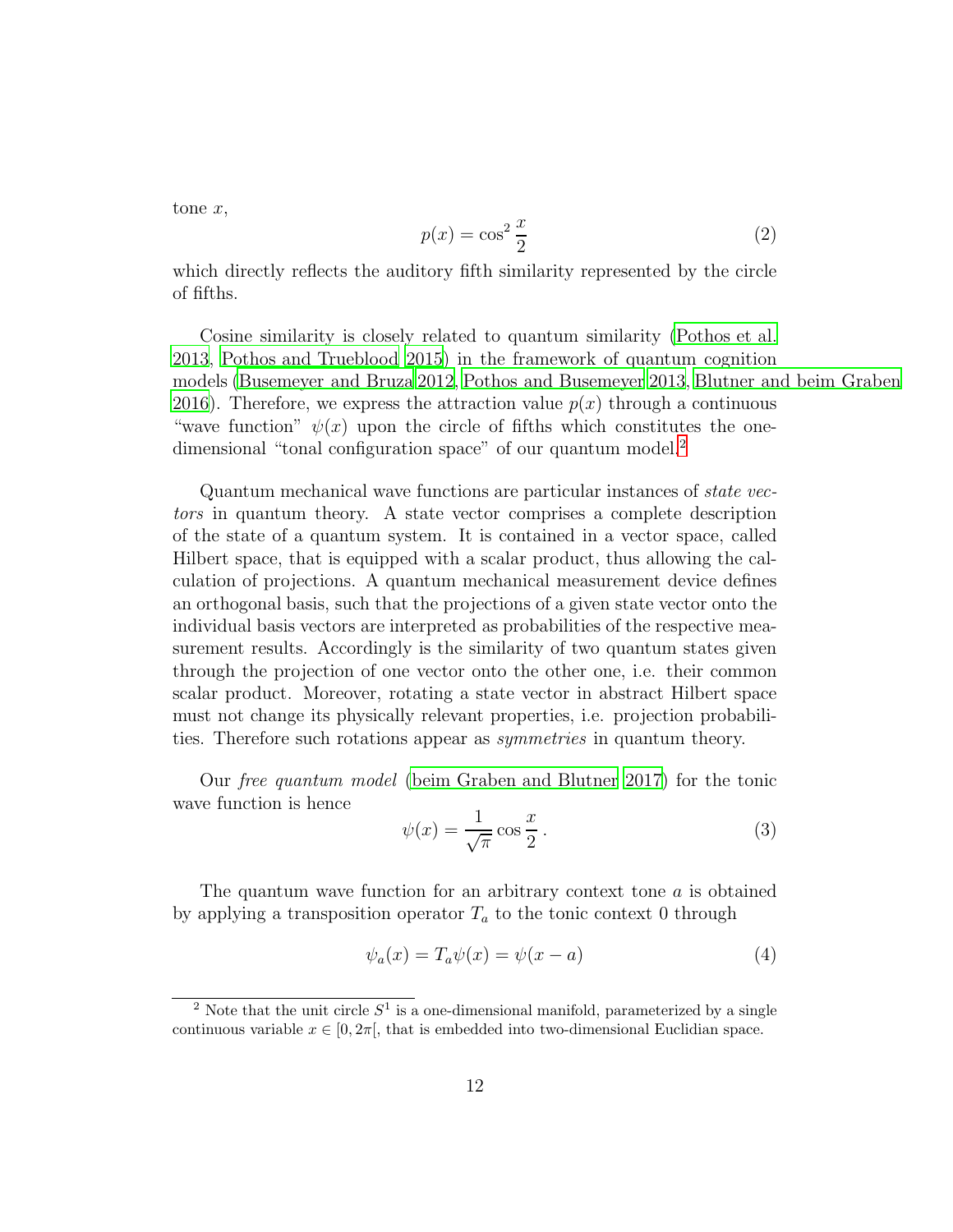for the amount  $a \in \mathbb{Z}_{12}$  rotating along the circle of fifths in clockwise direction. Applying the transposition operator to the tonic wave function [\(3\)](#page-11-1), we obtain

$$
\psi_a(x) = \frac{1}{\sqrt{\pi}} \cos \frac{x - a}{2} \tag{5}
$$

which can be expanded by virtue of the trigonometric addition theorems:

$$
\psi_a(x) = \frac{1}{\sqrt{\pi}} \cos \frac{x-a}{2}
$$
  
\n
$$
= \frac{1}{\sqrt{\pi}} \cos \frac{a}{2} \cos \frac{x}{2} + \frac{1}{\sqrt{\pi}} \sin \frac{a}{2} \sin \frac{x}{2}
$$
  
\n
$$
= \frac{1}{\sqrt{\pi}} \cos \frac{a}{2} \cos \frac{x}{2} + \frac{1}{\sqrt{\pi}} \sin \frac{a}{2} \cos \frac{x-\pi}{2}
$$
  
\n
$$
= \cos \frac{a}{2} \psi_0(x) + \sin \frac{a}{2} \psi_\pi(x).
$$

Hence any transposed state becomes a linear combination of two basic context states, the tonic (C)  $\psi_0$ , and the orthogonal tritone (F $\sharp$ )  $\psi_{\pi}$ . The underlying Hilbert space of the free quantum model is therefore two-dimensional which proves the equivalence of this model with the earlier qubit model of [Blutner](#page-34-4) [\(2015\)](#page-34-4).

The family  $\{\psi_0, \psi_\pi\}$  constitutes an orthonormal basis with respect to the wave function scalar product

$$
\langle \psi_y | \psi_a \rangle = \int_0^{2\pi} \psi_y(x)^* \psi_a(x) \, \mathrm{d}x \tag{6}
$$

where complex conjugation can be essentially neglected in the present case. Inserting the respective transposed wave functions yields

$$
\langle \psi_y | \psi_a \rangle = \left\langle \cos \frac{y}{2} \psi_0 + \sin \frac{y}{2} \psi_\pi \right| \cos \frac{a}{2} \psi_0 + \sin \frac{a}{2} \psi_\pi \rangle
$$
  
\n
$$
= \cos \frac{y}{2} \cos \frac{a}{2} \langle \psi_0 | \psi_0 \rangle + \cos \frac{y}{2} \sin \frac{a}{2} \langle \psi_0 | \psi_\pi \rangle + \sin \frac{y}{2} \cos \frac{a}{2} \langle \psi_\pi | \psi_0 \rangle + \sin \frac{y}{2} \sin \frac{a}{2} \langle \psi_\pi | \psi_\pi \rangle
$$
  
\n
$$
= \cos \frac{y}{2} \cos \frac{a}{2} + \sin \frac{y}{2} \sin \frac{a}{2}
$$
  
\n
$$
= \cos \frac{y - a}{2}
$$

which is, up to a scaling factor,

<span id="page-12-0"></span>
$$
\langle \psi_y | \psi_a \rangle = \sqrt{\pi} \psi(y - a) \,, \tag{7}
$$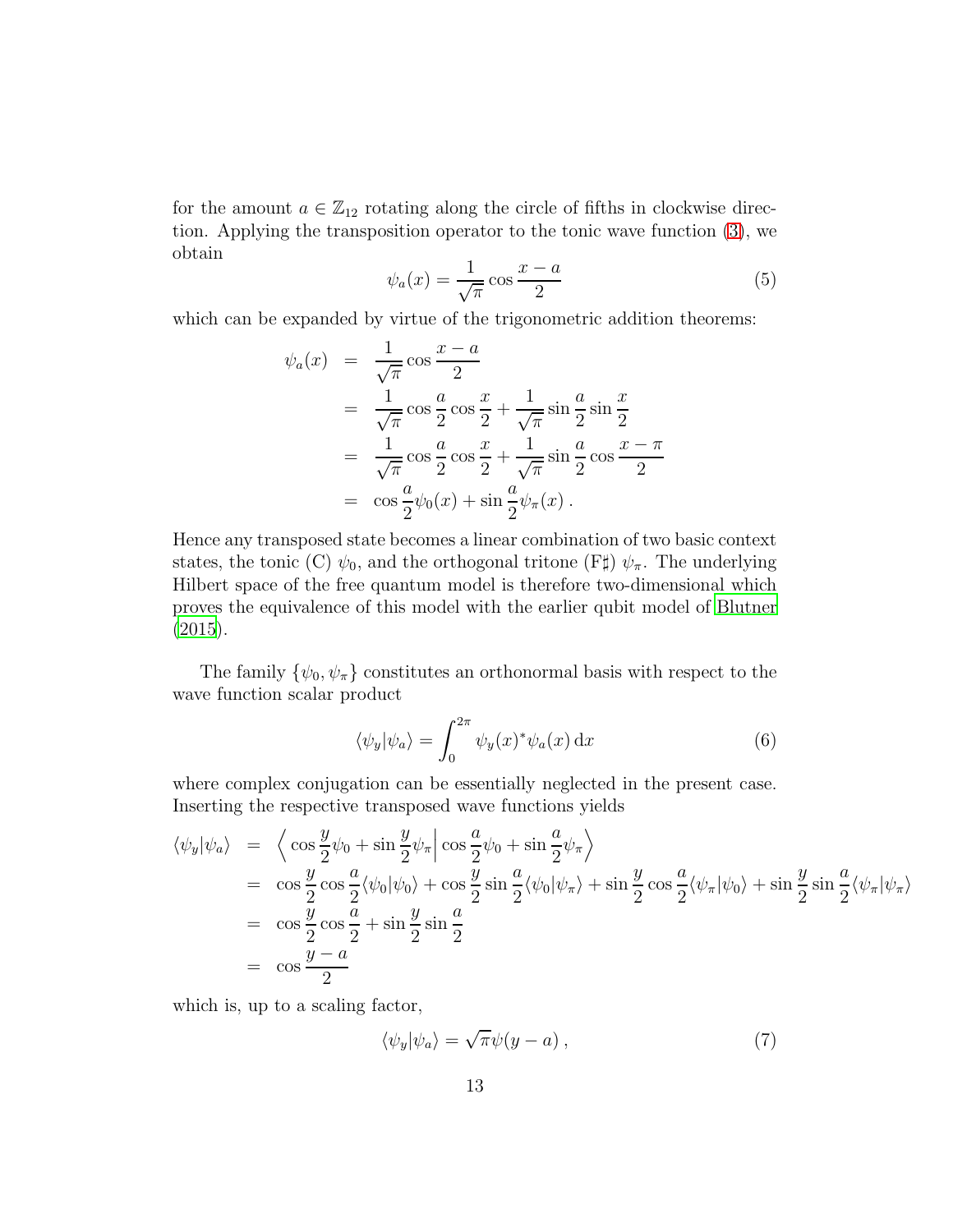the original wave function for the interval between probe tone y and context tone a. Therefore, we can use the (scaled) quantum probability density

<span id="page-13-1"></span>
$$
p(x) = |\psi(x)|^2 = \psi(x)^* \psi(x)
$$
 (8)

for a given interval as a measure of tonal attraction  $p(y - a)$ .

Sofar, our wave functions yield static tonal attraction values through the projection [\(7\)](#page-12-0) of a probe tone state onto a context tone state. In order to describe chord contexts, [Woolhouse \(2009](#page-37-1)), [Woolhouse and Cross \(2010\)](#page-37-5) and [Blutner \(2015\)](#page-34-4) suggested either to sum or to average the attraction profiles of individual pairs of tones over all pairings. For a context of two tones  $a, b$ this *Woolhouse conjecture* yields

$$
p_{ab}(x) = |\psi_{ab}(x)|^2 = \frac{1}{2} (|\psi_a(x)|^2 + |\psi_b(x)|^2) , \qquad (9)
$$

in analogy to the density matrix formalism of statistical quantum mechanics (cf. [Mannone \(2018\)](#page-35-9) for a related account in musicology). For an arbitrary number N of equally weighted context tones in a chord, we get

$$
p_C(x) = \frac{1}{N} \sum_{i=1}^{N} |\psi_{a_i}(x)|^2 = \frac{1}{N} \sum_{i=1}^{N} |\psi(x - a_i)|^2
$$
 (10)

with context  $C = \{a_i \in \mathbb{Z}_{12} | i = 1, ..., N\}$ . When context tones are to be considered as differently weighted, we introduce weight factors  $\rho(a_i)$  [\(Mazzola](#page-36-5) [2002](#page-36-5)) and obtain a discrete convolution

<span id="page-13-0"></span>
$$
p_C(x) = \sum_{i=1}^{N} \rho(a_i) p(x - a_i)
$$
 (11)

with kernel  $p(x) = |\psi(x)|^2$ .

Let us examine the behavior of the discrete convolution under transposition  $a \in \mathbb{Z}_{12}$ . Applying the linear transposition operator  $T_a$  to [\(11\)](#page-13-0) yields

$$
T_a p_C(x) = \sum_{i=1}^N \rho(a_i) T_a p(x - a_i) = \sum_{i=1}^N \rho(a_i) p(x - a_i - a) =
$$
  
= 
$$
\sum_{i=1}^N \rho(a_i) p(x - (a_i + a)) = \sum_{i=1}^N \rho(b_i - a) p(x - b_i) = \sum_{i=1}^N \rho(b_i) p(x - b_i) = p_{T_a} c(x),
$$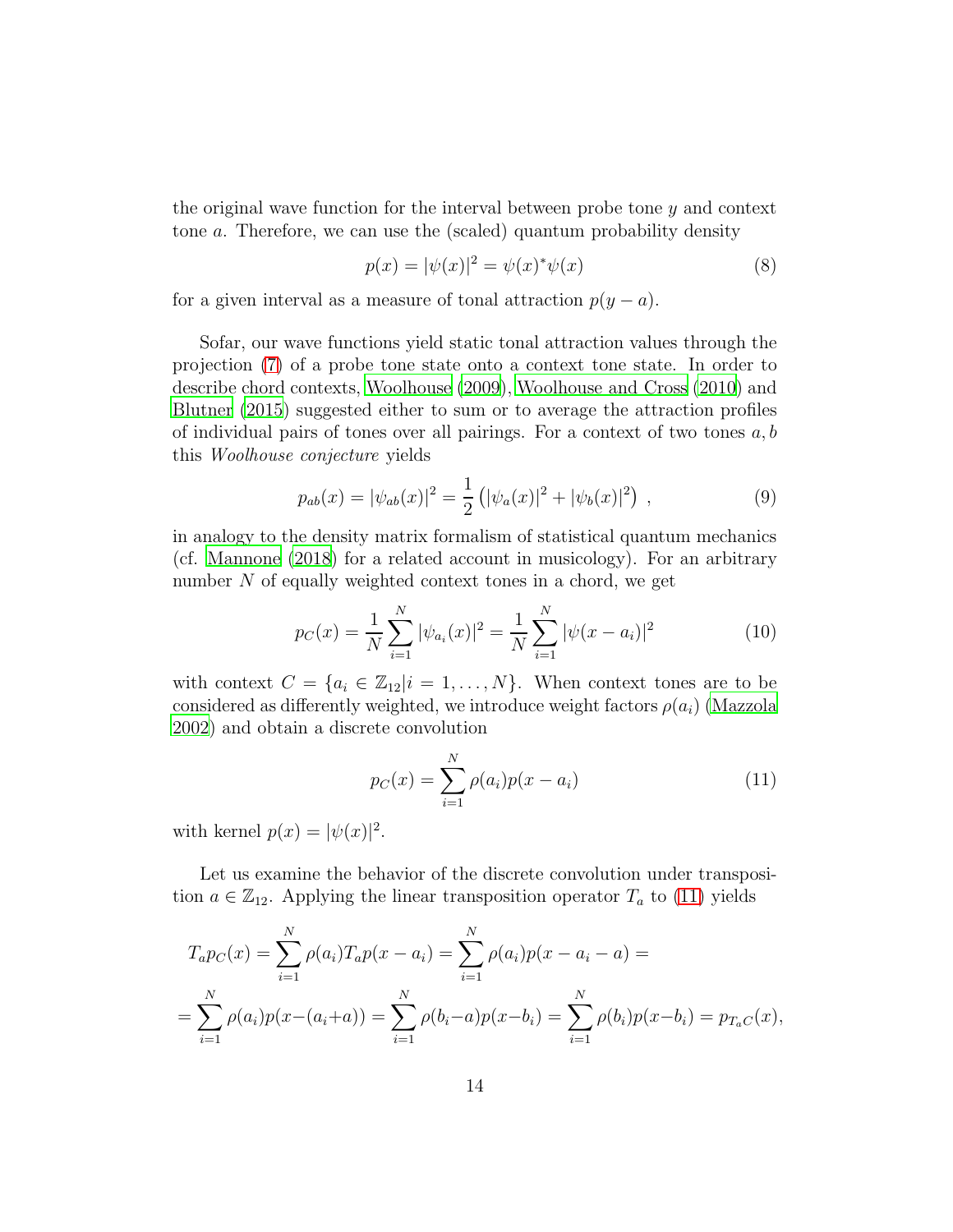if the convolution weights are transposition invariant

<span id="page-14-0"></span>
$$
\rho(b_i - a) = \rho(b_i) \tag{12}
$$

under the substitution  $b_i = a_i + a$ . Therefore, discrete convolution [\(11\)](#page-13-0) implies transposition invariance [\(12\)](#page-14-0), or, in other words: transposition invariance is a necessary condition for the mixture of quantum states over chord contexts. This means that all context tones in a chord  $C$  become transposed by the same interval  $a \in \mathbb{Z}_{12}$ :  $T_a C = \{b_i \in \mathbb{Z}_{12} | b_i = a_i + a, i = 1, ..., N\}$ . This is definitely the case for equally weighted contexts  $\rho(a_i) = 1/N$  used in our present exposition.[3](#page-14-1) In our quantum model, tones appear hence as wave fields over the circle of fifths, or, likewise, as *Gestalts* in the sense of Köhler [\(1969\)](#page-34-2).

# <span id="page-14-3"></span>*3.1.3. Quantum deformation model*

Our free quantum model from Sect. [3.1.2](#page-10-0) demonstrates that the tonal attraction data of the [Krumhansl and Kessler \(1982\)](#page-35-1) experiment as shown in Sect. [4.1,](#page-23-0) Fig. [5](#page-23-1) can be described in first approximation by a psychologically motivated cosine similarity model upon the circle of fifths. The structure of this geometrically represented tonal space is universal for music cognition as resulting from the fundamental principles of octave equivalence and transposition symmetry [\(Lerdahl 1988](#page-35-3), [Krumhansl and Kessler 1982,](#page-35-1) [Janata 2007\)](#page-34-5). In this subsection, we show how a straightforward modification of the free model leads to a more parsimonious representation of tonal space than the hierarchical model discussed in Sect. [3.1.1.](#page-9-2)

To this aim, we introduce a suitable deformation [\(beim Graben and Blutner](#page-33-1) [2017](#page-33-1)) of the distances along the circle of fifths by making the ansatz

<span id="page-14-2"></span>
$$
\psi(x) = A\cos(\gamma(x))\tag{13}
$$

for the stationary wave function where  $\gamma(x)$  is a spatial deformation function and A is a normalization constant.

<span id="page-14-1"></span><sup>&</sup>lt;sup>3</sup> A more rigorous proof by means of harmonic analysis, which also entails the quantization of the continuous pitch spectrum into the discrete circle of fifths, will be published elsewhere.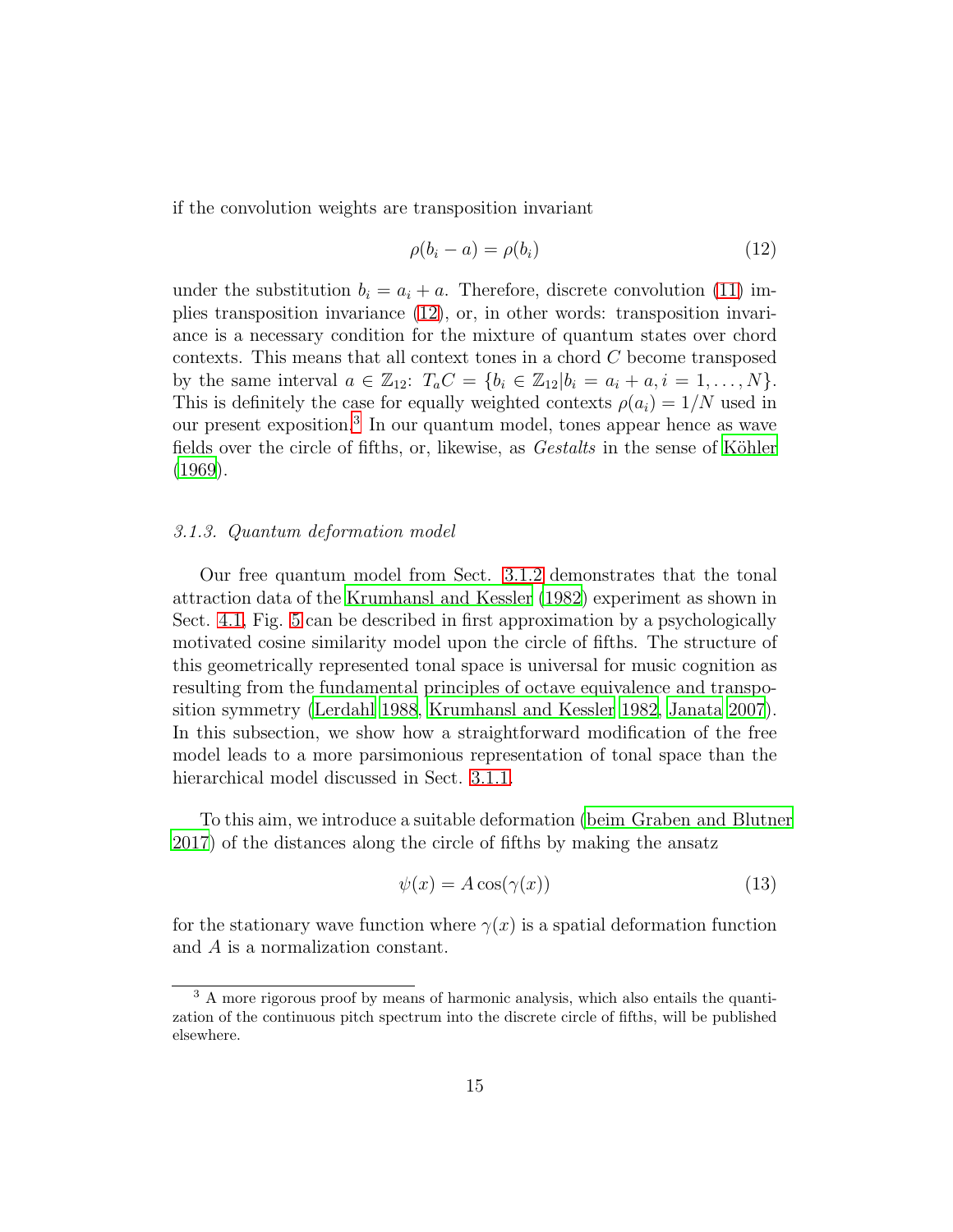#### <span id="page-15-1"></span>*3.1.4. Symmetric deformation*

In a first attempt we develop a symmetric deformation model for the [Krumhansl and Kessler \(1982\)](#page-35-1) data. As a starting point we linearly rescale the empirical data

$$
A_{\text{KK}}(x) = a p(x) + b. \tag{14}
$$

Inserting scaling constants  $a = A_{\text{max}} - A_{\text{min}}$ ,  $b = A_{\text{min}}$ , where  $A_{\text{min}}$  and  $A_{\text{max}}$ are the smallest and largest data values, and Eq. [\(13\)](#page-14-2), and subsequently solving for  $\gamma$  yields

<span id="page-15-0"></span>
$$
\gamma(x) = \arccos\sqrt{\frac{A_{\text{KK}}(x) - A_{\text{min}}}{A_{\text{max}} - A_{\text{min}}}}.
$$
\n(15)

When we transform the C major data according to [\(15\)](#page-15-0) we obtain  $\gamma(x)$ as the dotted curve in Fig.  $3(a)$  resembling a buckled parabola (though neglecting the peak at E). Thus, we may fit the exponent  $n$  of a symmetric n-th order polynomial

$$
\gamma(x) = a_0 + a_n(x - \pi)^n , \qquad (16)
$$

to the transformed data. For  $n = 2$  the fit is rather poor  $(r = 0.88)$  and not really able to reproduce the buckle in the transformed data set. The next fit  $n = 4$  works considerably well  $(r = 0.96)$ , while exponents of higher than fourth order  $(n = 6, 8)$  do not substantially improve our fits. Thus, our choice  $n = 4$  fits the data most parsimoniously.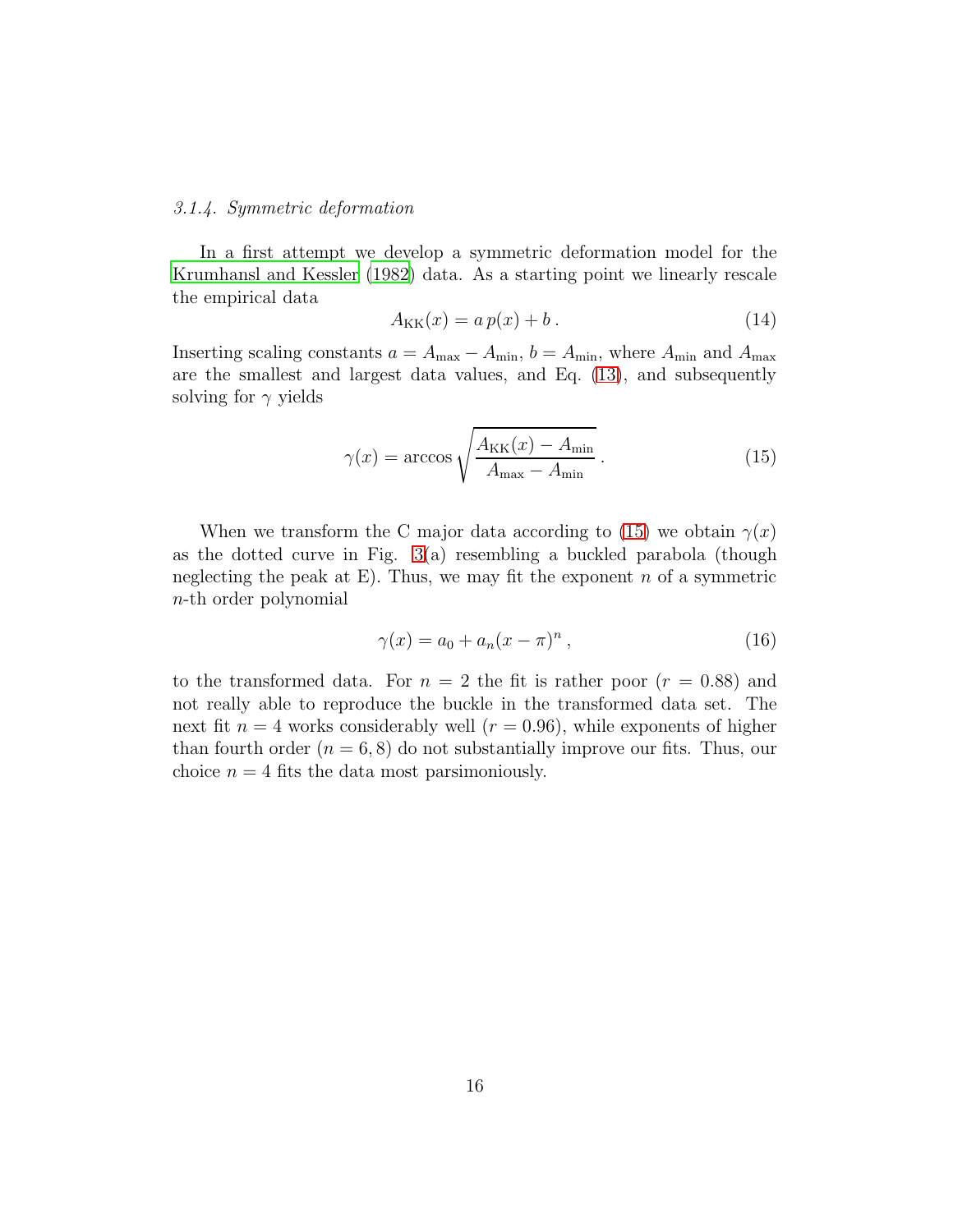

<span id="page-16-0"></span>Figure 3: Optimal deformation of the cosine similarity profile for static tonal attraction. (a) Transformed [Krumhansl and Kessler \(1982\)](#page-35-1) data [Eq. [\(15\)](#page-15-0)] (dotted) against radian angles at the circle of fifths and deformation function [\(17\)](#page-16-1) (solid). (b) Rating data  $A_{\text{KK}}(x)$ of [Krumhansl and Kessler \(1982\)](#page-35-1) (dotted) and quantum probability kernel Eq. [\(8\)](#page-13-1) (solid). Both for C major context.

The two parameters  $a_0$ ,  $a_4$  are necessarily obtained from two interpolation equations

$$
\begin{array}{rcl} \gamma(0) & = & 0 \\ \gamma(\pi) & = & \frac{\pi}{2} \, , \end{array}
$$

i.e. the tonic should not be deformed while the tritone receives maximal deformation, as reflected by Fig. [3\(](#page-16-0)a). Note that we do not perform a least-square fit for the parameters by minimizing some error functional. The parameters are fixed by the constraint that the deformation function should vanish at C and assume a maximum at F♯. This leads to the parsimonious model

<span id="page-16-1"></span>
$$
\gamma(x) = \frac{\pi}{2} - \frac{(x - \pi)^4}{2\pi^3} \,. \tag{17}
$$

We plot the original [Krumhansl and Kessler \(1982\)](#page-35-1) data and the quantum probability density kernel [\(8\)](#page-13-1) of the deformation model [\(13\)](#page-14-2) in Fig. [3\(](#page-16-0)b) [\(beim Graben and Blutner 2017](#page-33-1)).

At this point, it is useful to ask for the connection between the deformation model and the hierarchical model. As one sees from Fig. [3\(](#page-16-0)b), the kernel function of static tonal attraction assigns the maximum value to the target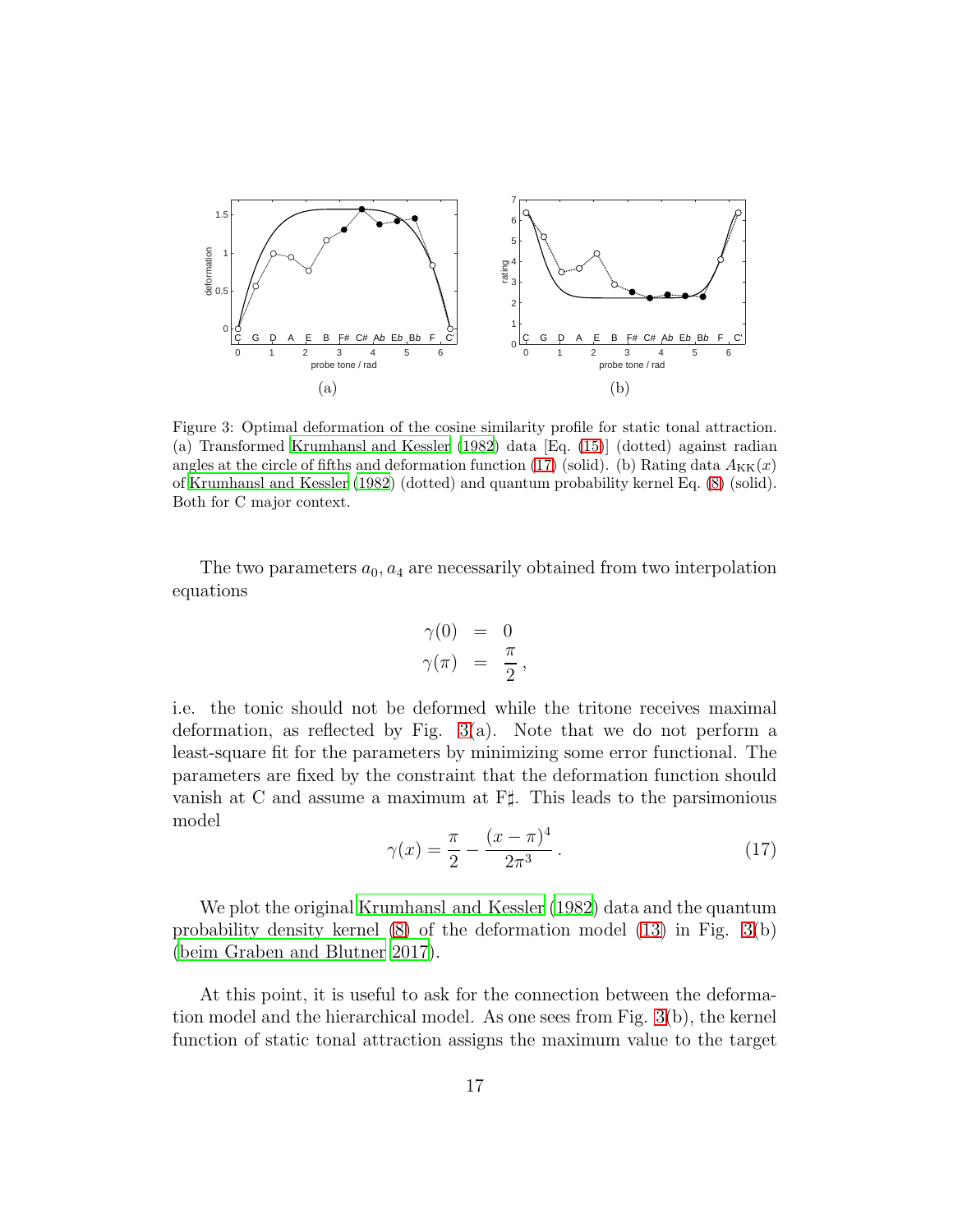tone C. The two neighbors on the circle of fifth, i.e., G and F, get an attraction value that is about half of it. The attraction values of all other tones is very low such that we can neglect them. Hence, when we construct the attraction profiles for a certain context given by a triad (say CEG), we get an approximate reconstruction of the hierarchic model. The three tones of the triad (CEG) get a very high value; C and G a bit higher than E because of the discrete convolution in Eq. [\(11\)](#page-13-0). Next, the neighbors of the triadic tones (C'G,F vs. G'D,C vs. E'B,A) are all diatonic tones and get an attraction of about 50%. Hence, we can account for all levels of the hierarchic model shown in Tab. [2](#page-9-1) besides the octave level (resulting in 4 different degrees of attraction).[4](#page-17-1)

# <span id="page-17-0"></span>*3.1.5. Asymmetric deformation*

The mirror symmetry of the spatial deformation model against the tritone F♯ leads to crucial problems when accounting for the differences between major and minor modes. So far, we considered the conception of static and dynamic attraction only. However, in cognitive music theory some other basic conceptions have been discussed including the idea of graded consonance/dissonance. According to [Parncutt \(1989\)](#page-36-9), the degree of (musical) consonance of a chord is related to the distribution of potential root tones of a chord. Hereby, the root tone of a chord can be seen as the tone with maximal static attraction given the chord as musical context. In cases with a single, incisive root tone, the chord sounds more consonant than in cases where several root tones compete against each other. Formally, we express the degree of chordal consonance as the static attraction value  $p_C(x)$  [Eq. [\(11\)](#page-13-0)] of the (root) tone with maximum attraction after normalizing the attraction profile (i.e., the attraction values of the 12 tones sum up to 1).

Recently, [Johnson-Laird et al. \(2012\)](#page-34-6) investigated chords including major triads (CEG), minor triads (CE♭G), diminished triads (CE♭G♭), and augmented triads (CEG♯). Table [6](#page-26-1) in Sect. [4.1](#page-23-0) shows the empirical ratings of

<span id="page-17-1"></span><sup>4</sup> A more sophisticated analysis by means of harmonic analysis, that will be published elsewhere, reveals that the Hilbert space of our deformed quantum model is infinitedimensional in contrast to the two-dimensional case of the free quantum model discussed in Sect. [3.1.2.](#page-10-0)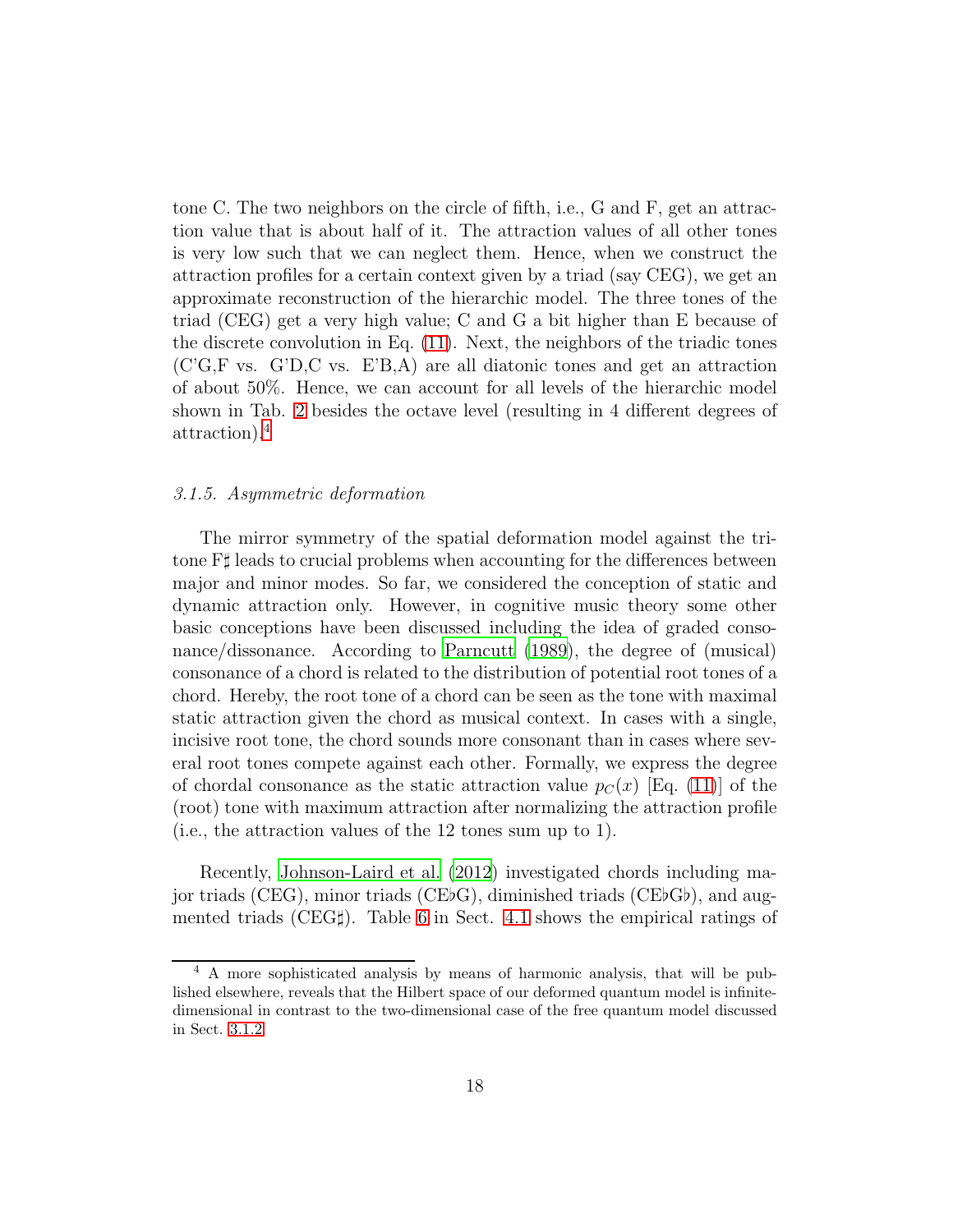the chord's consonance. Clearly, the major chords exhibit the highest degree of consonance followed by the minor chords. Further, the diminished chords are ranked lower and, at the bottom, we (surprisingly) find the augmented chords. It is not difficult to see that the hierarchic model and the symmetric deformation model predict the same degrees of consonance for major and minor chords.

In order to further improve the predictive power of our quantum deformation model, we consider an asymmetric deformation polynomial of fourth order

$$
\gamma(x) = a_0 + a_1(x - \pi) + a_2(x - \pi)^2 + a_3(x - \pi)^3 + a_4(x - \pi)^4 ,\qquad(18)
$$

where both, the linear term with coefficient  $a_1$  and the cubic term with coefficient  $a_3$  break the mirror-symmetry against the tritone  $\mathbb{F}^{\sharp}$ . As above, we demand that the tonic  $x = 0 \approx 2\pi$  is not deformed. This leads to two interpolation equations

$$
\begin{array}{rcl} \gamma(0) & = & 0 \\ \gamma(2\pi) & = & 0 \, , \end{array}
$$

allowing the elimination of two coefficients, e.g.  $a_3, a_4$ :

<span id="page-18-0"></span>
$$
\gamma(x) = a_0 + a_1(x - \pi) + a_2(x - \pi)^2 - \frac{a_1}{\pi^2}(x - \pi)^3 - \frac{a_0 + a_2 \pi^2}{\pi^4}(x - \pi)^4. \tag{19}
$$

The remaining coefficients receive a straightforward interpretation as intercept:  $a_0$ , skewness:  $a_1$ , and steepness:  $a_2$  (for moderate values). Equa-tion [\(19\)](#page-18-0) describes the symmetric deformation [\(17\)](#page-16-1) under the choice  $a_0 =$  $\pi/2, a_1 = a_2 = 0.$ 

We fit both parameters  $a_1$  and  $a_2$ , after inserting [\(19\)](#page-18-0) with the default values above into the convolution [\(11\)](#page-13-0), on the C major data set of [Krumhansl and Kessler \(1982\)](#page-35-1) and obtain  $a_1 = -0.14, a_2 = 0.01$  (r = 0.982). Finally, we compare our results with those of [Johnson-Laird et al.](#page-34-6) [\(2012\)](#page-34-6) for C major and C minor triads, and for diminished triads and augmented triads, respectively. The results are presented in section [4.1.2,](#page-25-1) Tab. [6.](#page-26-1)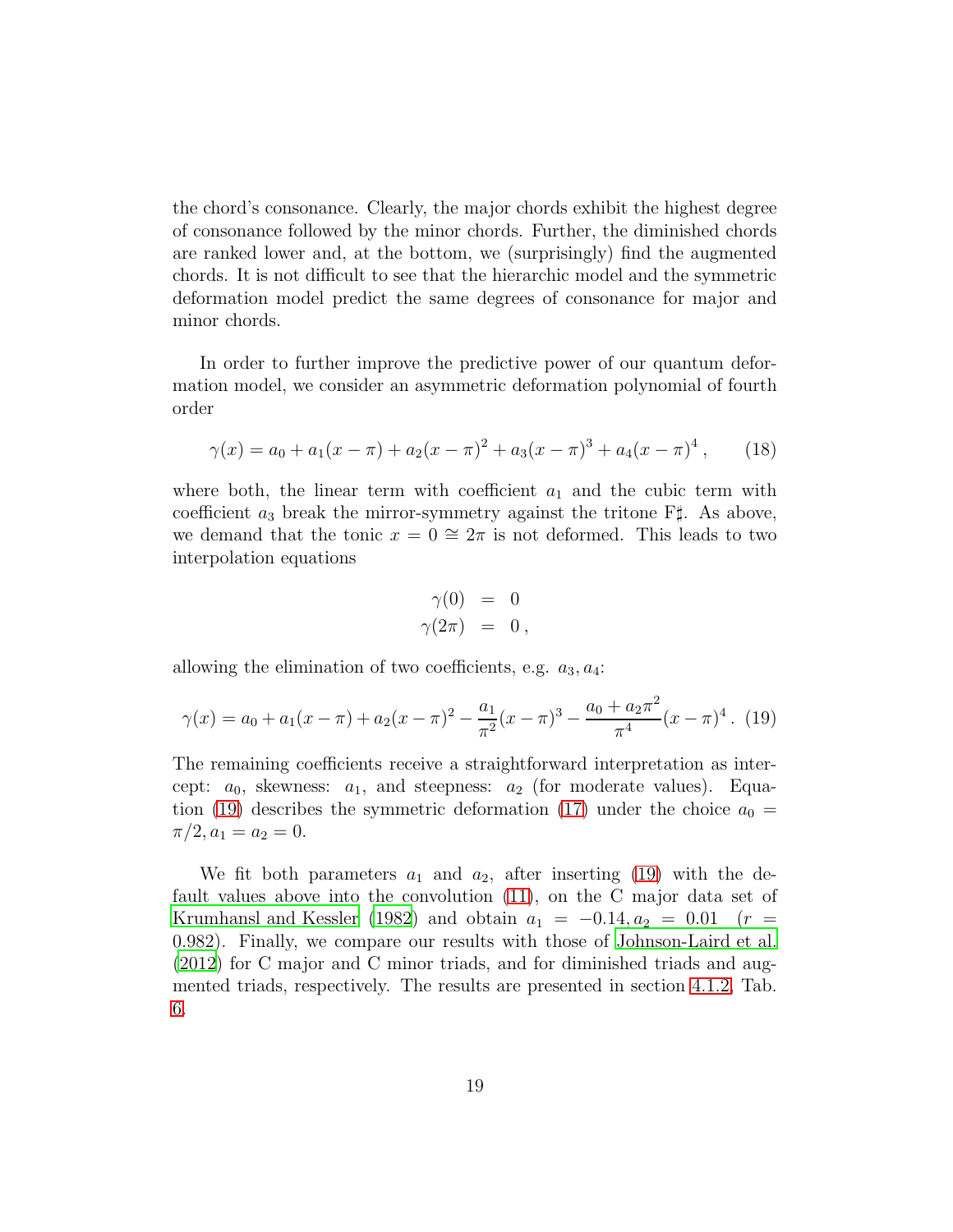#### *3.2. Dynamic tonal attraction*

In this subsection we develop a quantum model based on a deformation of cosine similarity along the circle of fifths for the dynamic tonal attraction experiment of [Woolhouse \(2009](#page-37-1)). This model is motivated by Woolhouse' [\(2009,](#page-37-1) [2010\)](#page-37-5) interval cycle proximity measure that is described in the next section [3.2.1.](#page-19-0) Note that dynamic attraction has also successfully been described by Bayesian statistical modeling and Gaussian Markov chains trained on large musical corpora [\(Temperley 2007,](#page-37-4) [2008\)](#page-37-0).

#### <span id="page-19-0"></span>*3.2.1. Interval cycle model*

In recent research, [Woolhouse \(2009\)](#page-37-1), [Woolhouse and Cross \(2010\)](#page-37-5), and [Woolhouse \(2012\)](#page-37-7) have proposed to explain dynamic tonal attraction in terms of interval cycles. The basic idea is that the dynamic attraction between two pitches is proportional to the number of times the interval spanned by the two pitches must be multiplied by itself to produce some whole number of octaves. Assuming twelve-tone equal temperament, the *interval-cycle proximity (ICP)* of an interval  $j \in \mathbb{Z}_{12}$  can be defined as the smallest positive number n such that the product with the interval length (i.e. the number of semitone steps spanned by the interval) is a multiple of twelve (i.e. the maximal interval length). More formally, let  $j \in \mathbb{Z}_{12}$  be an interval on the chroma circle. The ICP  $n = icp(j)$  is defined as the smallest integer  $n \in \mathbb{N}$ , such that

$$
nj = 0 \mod 12 \tag{20}
$$

i.e. for a given j one looks for the actually smallest  $m \in \mathbb{N}$  such that  $nj =$  $12m$ , which which eventually gives

<span id="page-19-1"></span>
$$
icp(j) = \frac{12m}{j}.
$$
\n(21)

The following Tab. [3](#page-20-0) lists the interval-cycle proximities for all intervals spanned by a given length. For example, one can see that the ICP of the tritone  $(j = 6)$  is 2 and the ICP of the fifth  $(j = 7)$  is 12. This has the plausible consequence that, relative to a root tone, the fifth has higher tonal attraction than the tritone.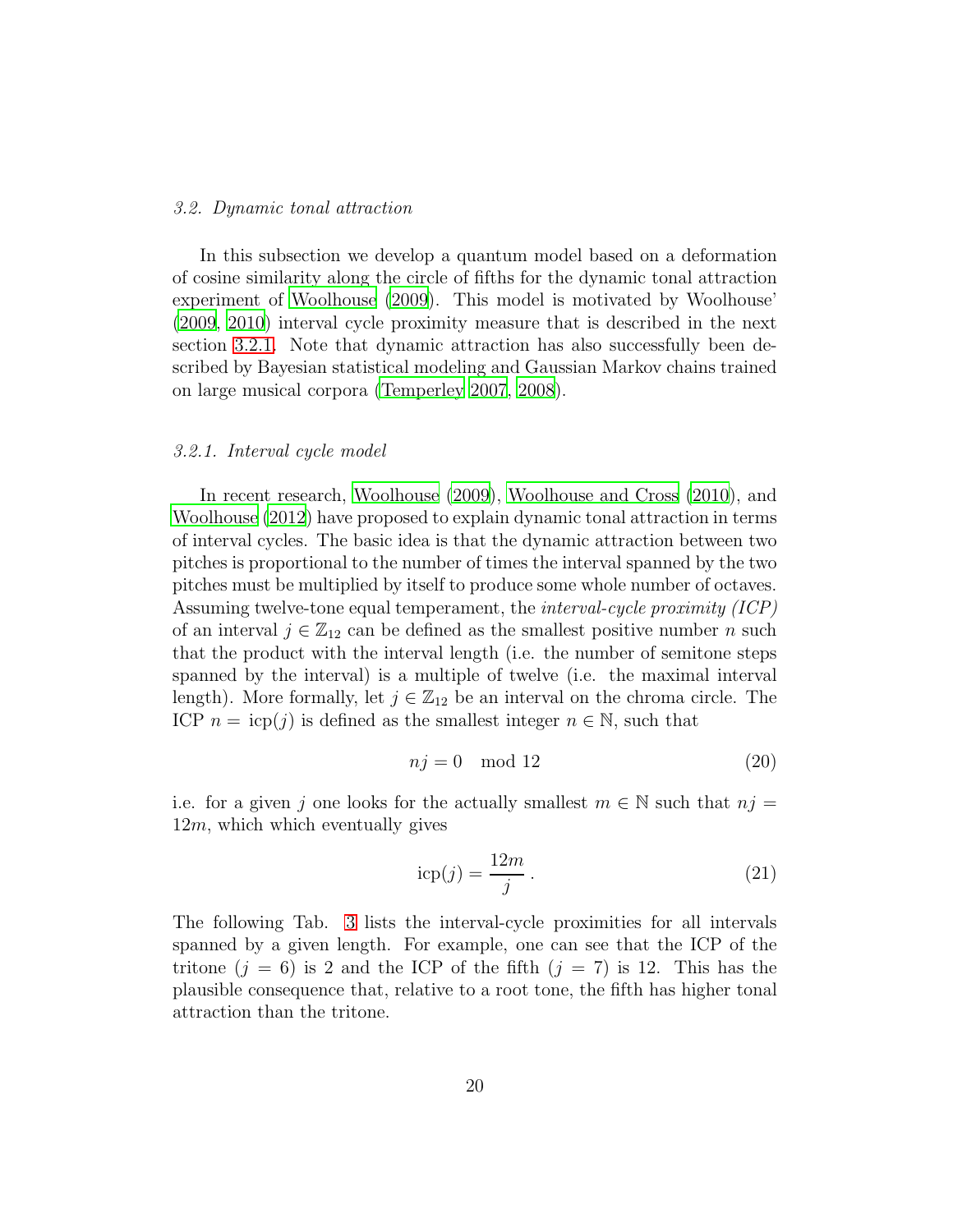| interval $j \t0 \t1 \t2 \t3 \t4 \t5 \t6 \t7 \t8 \t9 \t10 \t11 \t12$ |  |  |  |  |  |  |  |
|---------------------------------------------------------------------|--|--|--|--|--|--|--|
| $icp(j)$ 1 12 6 4 3 12 2 12 3 4 6 12 1                              |  |  |  |  |  |  |  |

<span id="page-20-0"></span>Table 3: Interval cycle proximity (ICP) on chroma circle.

Two particular values of ICP are worth to be mentioned. Relative to the root, the semitone step (the minor second) receives the highest possible  $icp(1) = 12$ , while the full-tone step (the major second) assumes its half,  $icp(2) = 6$ . This fundamental relation, preferring small intervals in melodic dynamics against larger transitions is substantial for Western music [\(Curtis and Bharucha 2009](#page-34-7), [Krumhansl et al. 2000,](#page-35-10) [Narmour](#page-36-10) [1992](#page-36-10), [Temperley 2008\)](#page-37-0) and should be maintained in any alternative proposal to the IC model, such as in our quantum model below.

ICP exhibits two interesting symmetries. First, it is obviously invariant under reflection against the tritone  $j = 6$ , therefore  $icp(j) = icp(12 - j)$ . Second, it is invariant under the transition from the chroma circle to the circle of fifths and vice versa [\(Woolhouse and Cross 2010\)](#page-37-5):  $icp(j) = icp(7j)$ mod 12). As a consequence, ICP assigns the highest value 12 to the minor second  $(j = 1)$  and to the forth  $(j = 5)$ . We may thus represent our wave functions alternatively either at the chroma circle, or at the circle of fifths. ICP are plotted along the chroma circle in Fig. [4\(](#page-21-0)b) as the dotted curve.

# *3.2.2. Deformation model*

In order to construct a quantum deformation model of the dynamic tonal attraction data of [Woolhouse \(2009](#page-37-1)) we realize that a symmetric fourthorder polynomial is not sufficient to model ICP which we though consider a good phenomenal working model for the resolution of chords into single tones, despite ongoing discussions [\(Quinn 2010\)](#page-37-8). Therefore, we chose the next possible model class of symmetric sixth-order polynomials. We try to interpolate

$$
\gamma(x) = a_0 + a_2(x - \pi)^2 + a_4(x - \pi)^4 + a_6(x - \pi)^6 \tag{22}
$$

to the transformed and rescaled ICP (cf. Eq. [\(15\)](#page-15-0))

<span id="page-20-1"></span>
$$
\gamma(x) = \arccos\sqrt{\frac{\text{icp}(x) - 1}{11}}.
$$
\n(23)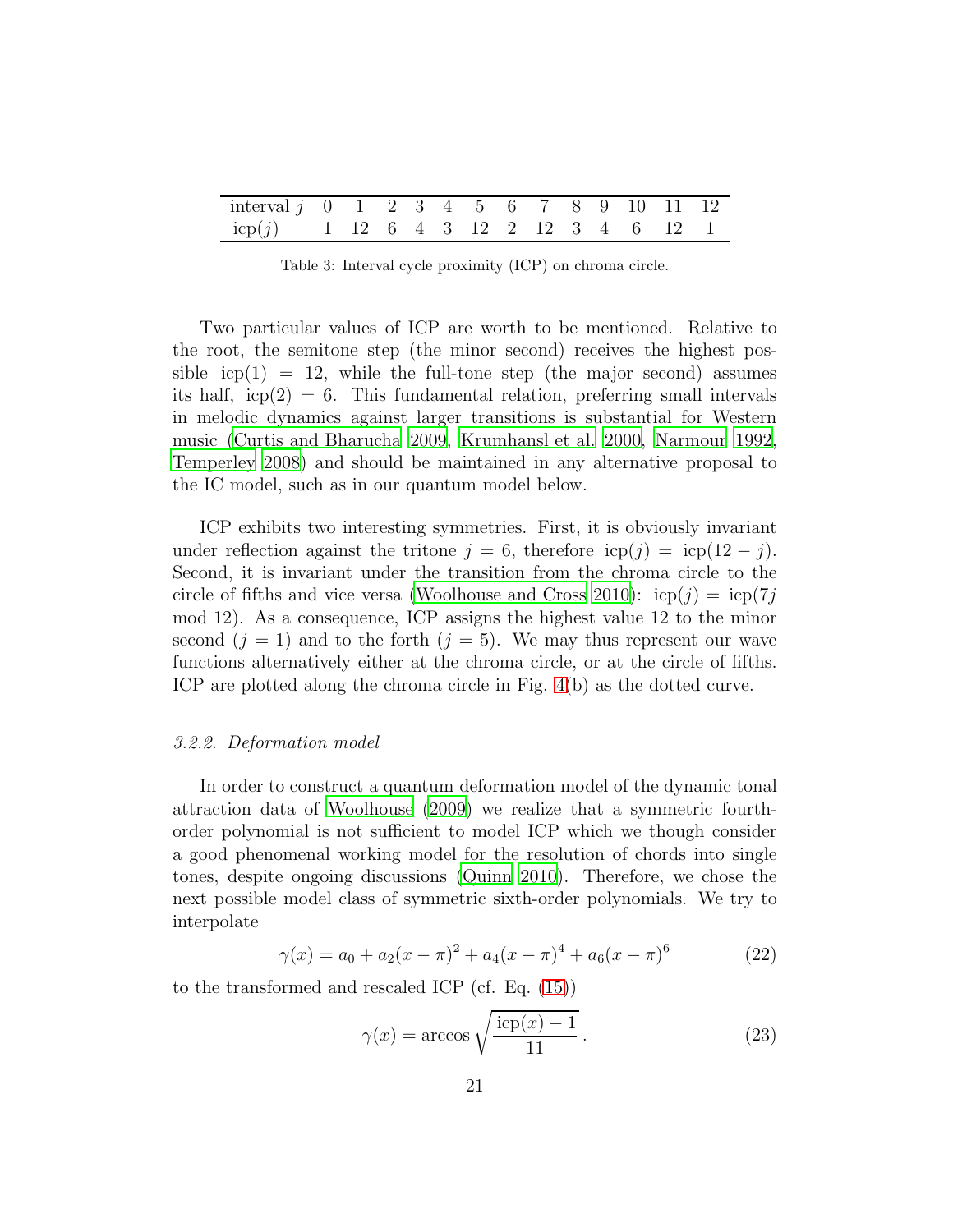Equation [\(23\)](#page-20-1) is ambiguous with respect to the sign of the square root. Taking only the positive square root of ICP into account, involves zeros of  $\gamma(x)$  with multiplicities larger than one, thereby generating a highly fluctuating function which prevents interpolation by a sixth-order polynomial. Thus, we avoid this ambiguity by a smoothing function  $\sigma(j)$  tabulated in Tab. [4.](#page-21-1)

| interval $j \t0 \t1 \t2 \t3 \t4 \t5 \t6 \t7 \t8 \t9 \t10 \t11 \t12$ |  |  |  |  |  |  |  |
|---------------------------------------------------------------------|--|--|--|--|--|--|--|
| $\sigma(j)$ -1 1 1 1 1 1 -1 1 1 1 1 1 -1                            |  |  |  |  |  |  |  |

<span id="page-21-1"></span>Table 4: Smoothing function  $\sigma$  forcing simple zeros of the ICP deformation.

The smoothing function  $\sigma$  assigns negative values to the unison  $(j = 0)$ , to the tritone  $(j = 6)$  and to the octave  $(j = 12)$  and positive values to all other intervals. Consequently, the zeros of  $\gamma(x)$  at the minor second  $(j = 1)$ and the forth  $(j = 5)$  become simple zeros, with positive slope for  $j = 1$  and negative slope for  $(j = 5)$ , such that the graph of  $\gamma$  traverses the x-axis, thus reducing the complexity of the interpolation. For the values tabulated in Tab. [4,](#page-21-1)  $\gamma(x)$  can be interpolated with a symmetric fourth-order polynomial. Figure [4\(](#page-21-0)a) shows the resulting function  $\gamma(x)/\sigma(x)$  in black.



<span id="page-21-0"></span>Figure 4: Optimal deformation of the cosine similarity profile for dynamic tonal attraction. (a) Transformed ICP data [\(23\)](#page-20-1) along the chroma circle (dotted), deformation function [\(24\)](#page-22-1) (solid). (b) ICP (dotted) and quantum deformation model (solid).

Instead of rigorously modeling the interval cycle model, we use it more as a guideline for our quantum model. Therefore, our model should at least share three important features with ICP: It should prefer small intervals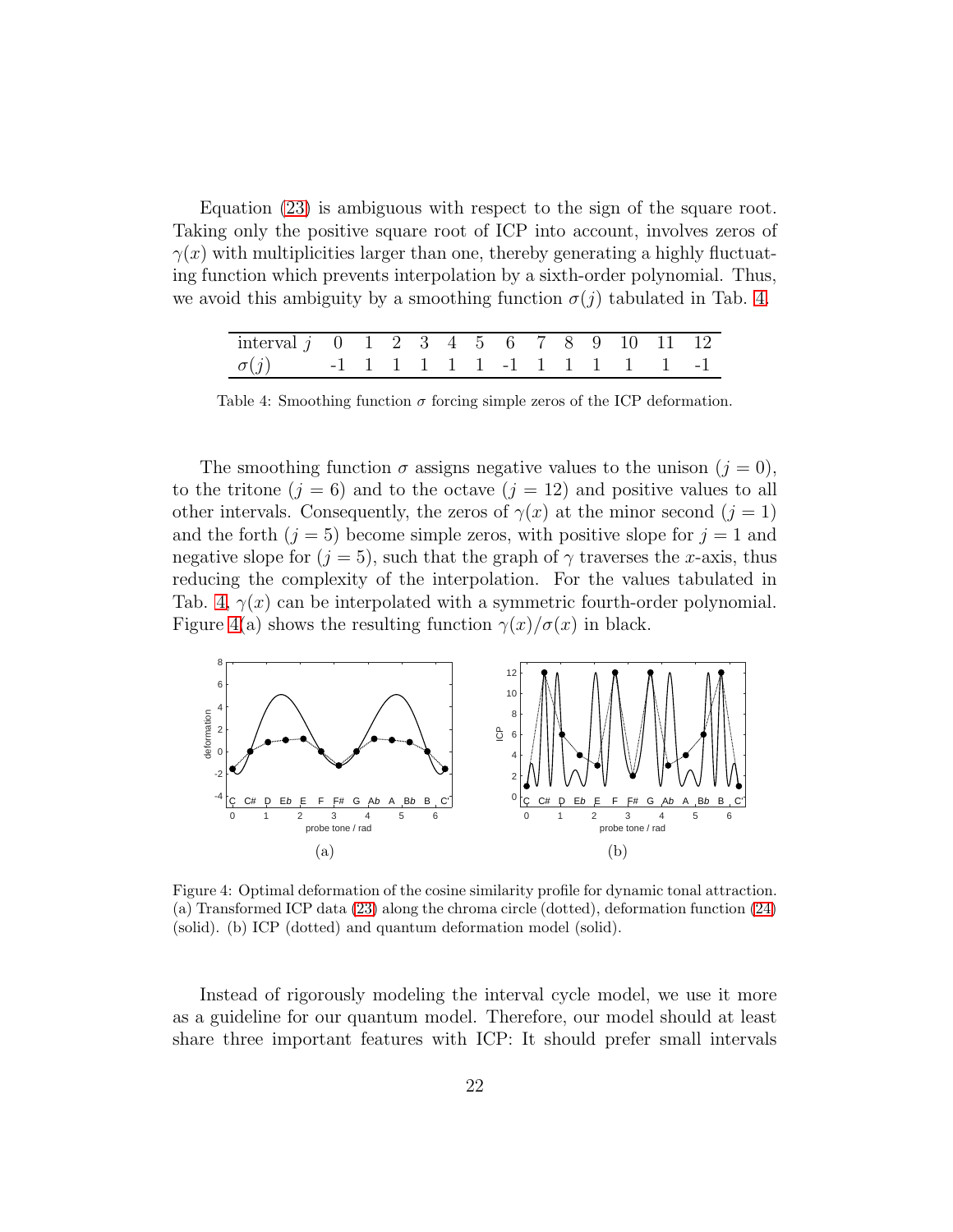$j = 1, 2$  and it should respect the symmetries of ICP. This choice already fixes two intervals for our interpolation, namely the zeros of the transformed ICP  $\gamma$  at  $j = 1, 5$ , where the cosine similarity function [\(13\)](#page-14-2) should not be deformed at all. For the third and fourth interpolation points, we select as in Sect. [3.1.3](#page-14-3) the tonic at  $j = 0$  and the tritone at  $j = 6$  as the symmetry center. Then, the four parameters  $a_0, a_2, a_4, a_6$  are necessarily (without any fit) obtained from four interpolation equations

<span id="page-22-1"></span>
$$
\gamma(0) = -\frac{\pi}{2}
$$
  
\n
$$
\gamma\left(\frac{\pi}{6}\right) = 0
$$
  
\n
$$
\gamma\left(\frac{5\pi}{6}\right) = 0
$$
  
\n
$$
\gamma(\pi) = -\arccos 11^{-\frac{1}{2}}.
$$

The result is the parsimonious model

$$
\gamma(x) = -\arccos 11^{-\frac{1}{2}} - \frac{125\pi - 147994 \arccos 11^{-\frac{1}{2}}}{3850\pi^2} (x - \pi)^2 +
$$
  
 
$$
+ \frac{2340\pi - 171864 \arccos 11^{-\frac{1}{2}}}{1925\pi^4} (x - \pi)^4 - \frac{3240\pi - 99792 \arccos 11^{-\frac{1}{2}}}{1925\pi^6} (x - \pi)^6.
$$
 (24)

We plot the original ICP  $(21)$  and the quantum probability density  $(8)$ of the deformation model [\(24\)](#page-22-1) Fig. [4\(](#page-21-0)b). Apparently, the kernel resulting from [\(24\)](#page-22-1) displays some fluctuations over the chroma circle. Interestingly, although the deformation was interpolated only at four intervals  $C, C\sharp, F$ and  $\Gamma\sharp$  in Fig. [4\(](#page-21-0)a), the resulting attraction profile agrees with ICP also at the interval D which is crucial for predicting the ratings of the major second interval. However, or interpolation substantially deviates from ICP at minor and major thirds E♭ and E.

# <span id="page-22-0"></span>4. Results

This section summarizes the results of our quantum models for tonal attraction which will be compared with traditional models of [Lerdahl](#page-35-3) [\(1988](#page-35-3),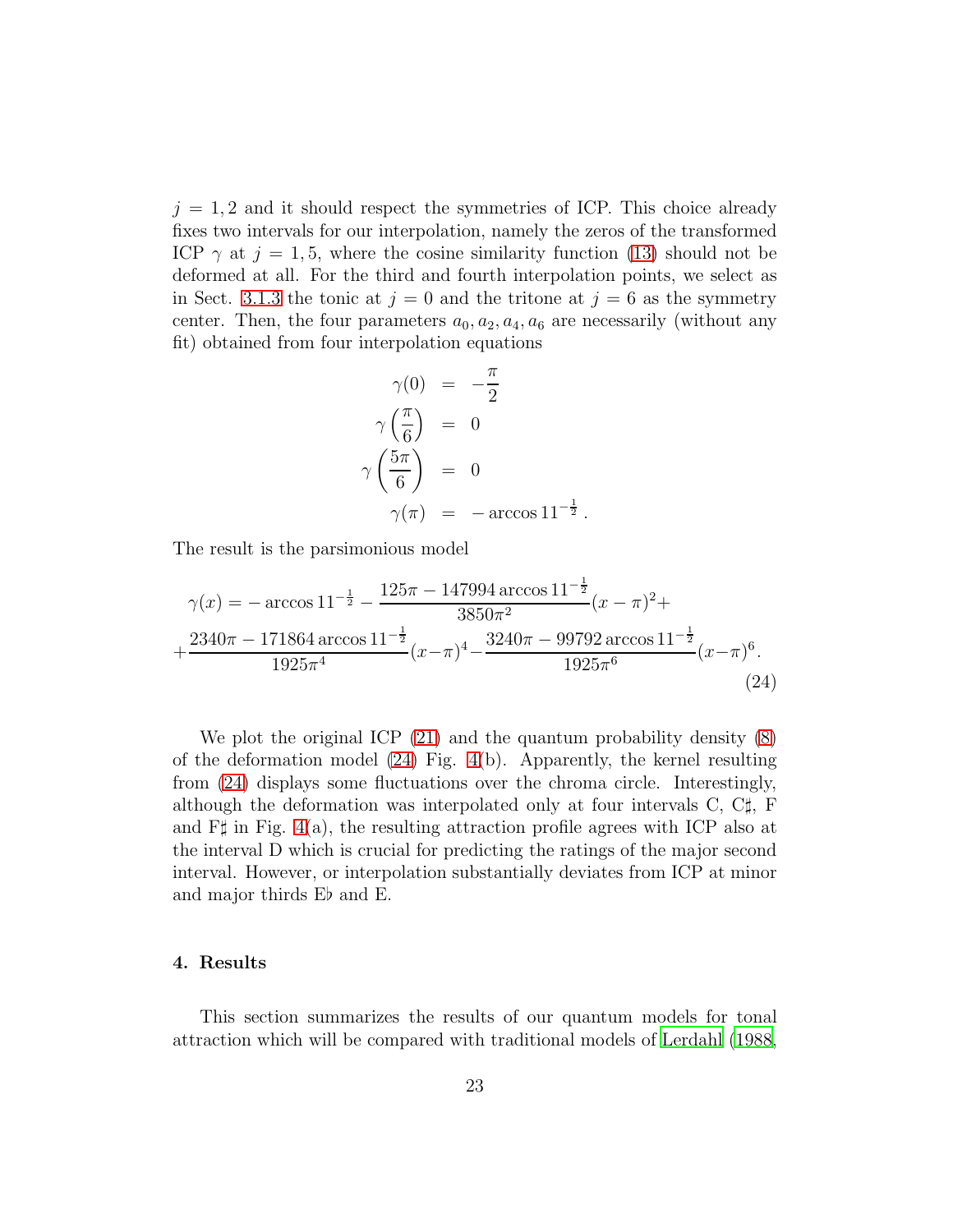<span id="page-23-0"></span>[1996](#page-35-4)), [Krumhansl and Kessler \(1982](#page-35-1)) for the static and [Woolhouse \(2009\)](#page-37-1), [Woolhouse and Cross \(2010\)](#page-37-5) for the dynamic attraction data.

# *4.1. Static tonal attraction*

First, we consider a symmetric deformation function as derived in Sect. [3.1.4.](#page-15-1)

# *4.1.1. Symmetric deformation*

Computing the quantum probabilities [\(8\)](#page-13-1) for the free model gives the results in Fig. [5.](#page-23-1) Figure  $5(a)$  shows the agreement of the rescaled quantum probability densities with the [Krumhansl and Kessler \(1982](#page-35-1)) data for C major, and Fig. [5\(](#page-23-1)b) for C minor. The dotted curves display the results of the [Krumhansl and Kessler \(1982\)](#page-35-1) experiment, arranged along the circle of fifths. The dashed curves show the continuous quantum probability density  $p_C(x)$  [Eq. [\(11\)](#page-13-0)] obtained from the convolution of the kernel function  $p(x)$ [\(8\)](#page-13-1) of the free pure state wave function  $\psi(x)$  [Eq. [\(3\)](#page-11-1)] over the major triad context CEG (a) and the minor triad context CE♭G (b). The solid curves display  $p_C(x)$  discretely sampled across the circle of fifths.



<span id="page-23-1"></span>Figure 5: Free quantum (cosine similarity) model for static tonal attraction. Dotted with bullets: rating data  $A_{\text{KK}}(x)$  of [Krumhansl and Kessler \(1982\)](#page-35-1) against radian angles at the circle of fifths, dashed: continuous mixed state model  $p_C(x)$  [Eq. [\(11\)](#page-13-0)]. (a) For C major context. (b) For C minor context. Solid:  $p_C(x)$  after discrete sampling across the circle of fifths. Open bullets indicate scale (diatonic) tones; closed bullets denote non-scale (chromatic) tones.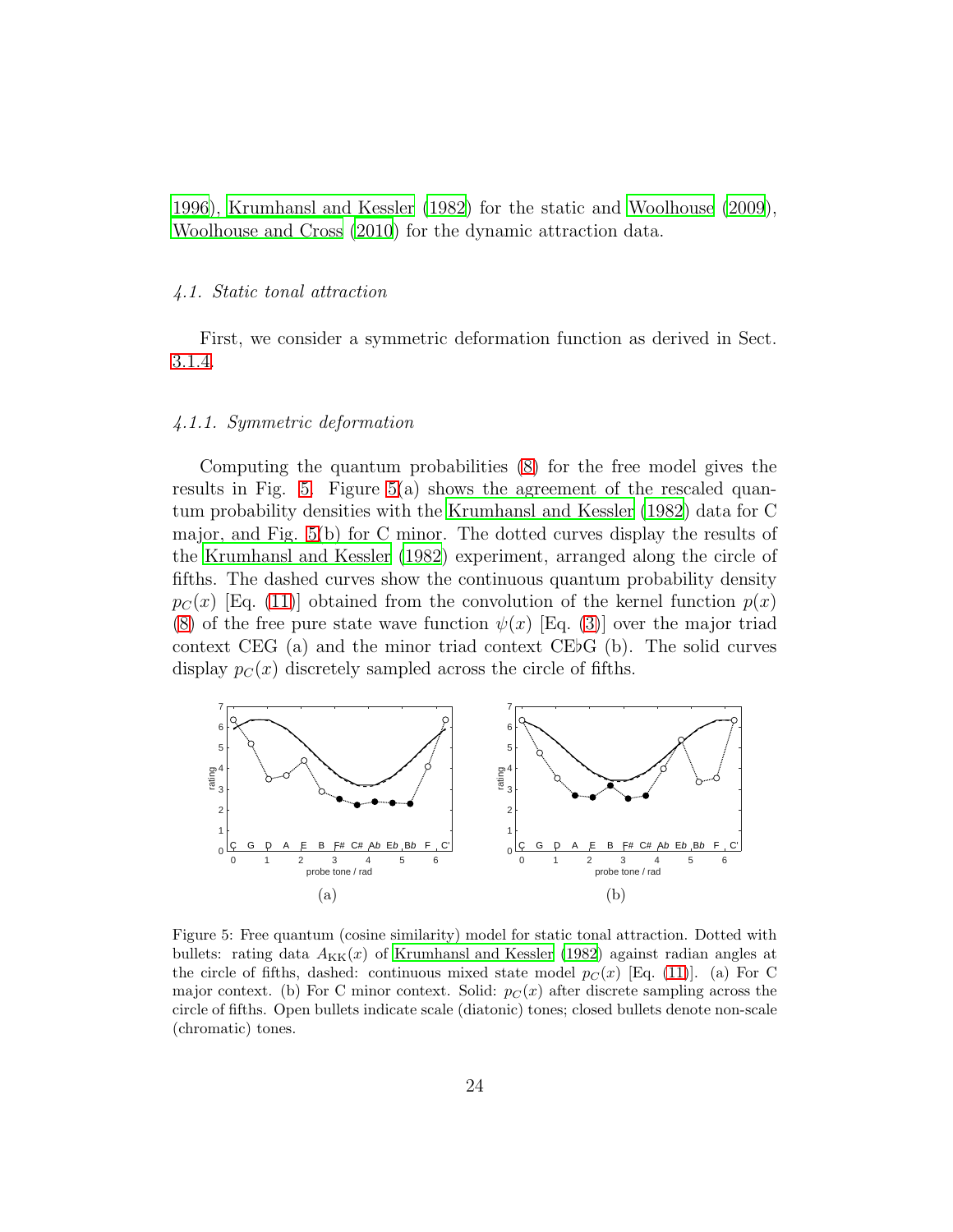In Fig. [6](#page-24-0) we present the results of modeling the [Krumhansl and Kessler](#page-35-1) [\(1982\)](#page-35-1) data (dotted) with the quantum deformation approach [Eqs. [\(13\)](#page-14-2), [\(17\)](#page-16-1). Computing the mixed state quantum probabilities  $p_C(x)$  as convolutions of  $p(x)$  [[\(8\)](#page-13-1)] over the major triad context CEG (a) and the minor triad context CE♭G (b) [Eq. [\(11\)](#page-13-0)] gives the dashed curves. The solid curves display  $p_C(x)$  after discrete sampling.



<span id="page-24-0"></span>Figure 6: Quantum deformation model for static tonal attraction. Dotted with bullets: rating data  $A_{\text{KK}}(x)$  of [Krumhansl and Kessler \(1982\)](#page-35-1) against radian angles at the circle of fifths, dashed: mixed state model  $p_C(x)$  [Eq. [\(11\)](#page-13-0)]. (a) For C major context. (b) For C minor context. Solid:  $p_C(x)$  after discrete sampling across the circle of fifths. Open bullets indicate scale (diatonic) tones; closed bullets denote non-scale (chromatic) tones.

Obviously, the mixed state quantum deformation model tracks the experimental data almost perfectly. In particular it is able to unveil the different levels of the hierarchical model: the tonic receives maximal attraction, followed by the fifth, by the third, and eventually by the remaining diatonic scale tones. However, the model does not capture the slight asymmetry between major and minor modes in the data.

Carrying out a correlation analysis between model and data yields the results in Tab. [5.](#page-25-0)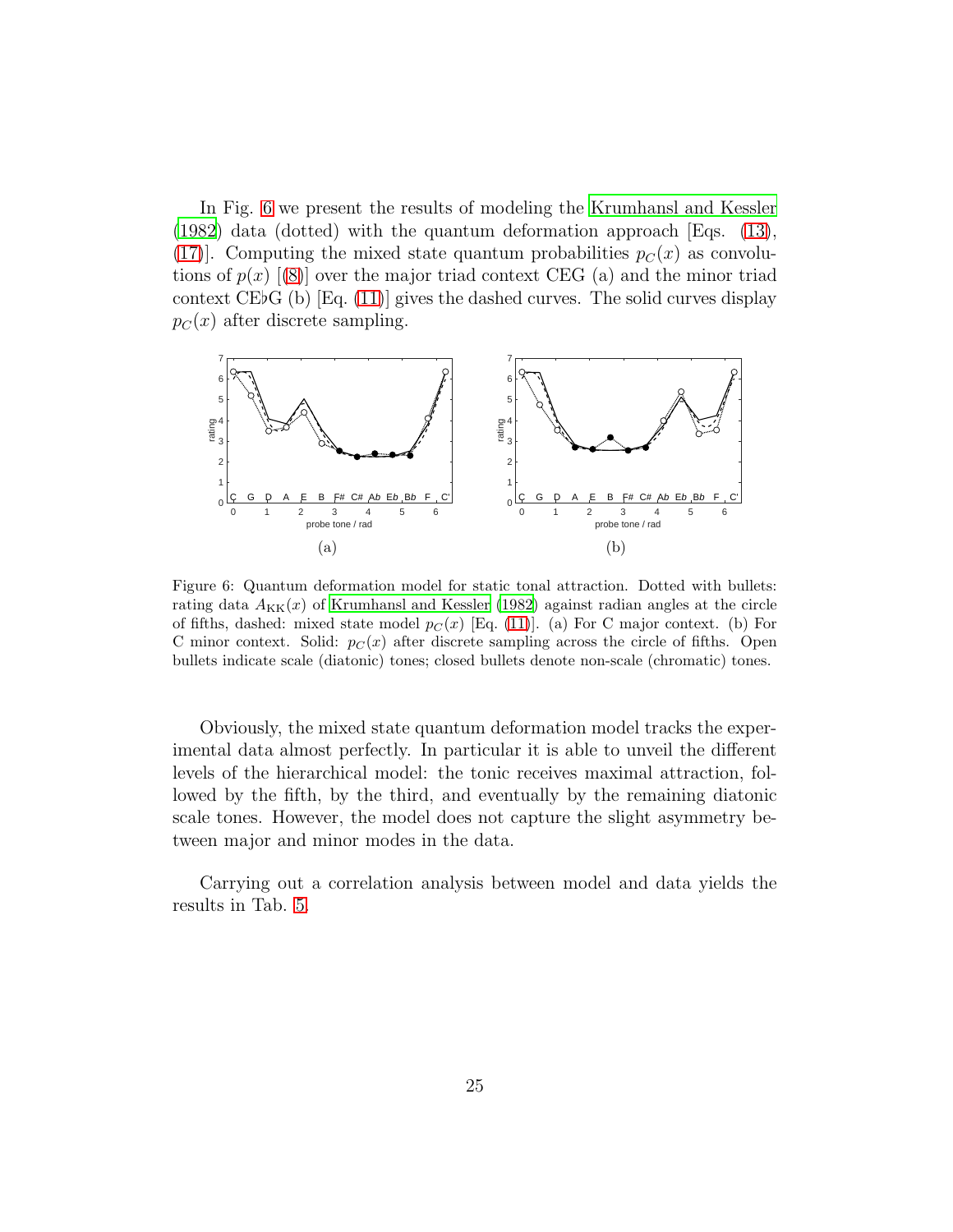|         |      |      |                 | hierarchical model free model sym. deformation model |       |  |
|---------|------|------|-----------------|------------------------------------------------------|-------|--|
|         |      |      | pure mixed pure |                                                      | mixed |  |
| C major | 0.98 | 0.70 | 0.78            | 0.89                                                 | 0.97  |  |
| C minor | 0.95 | 0.68 | 0.72            | 0.80                                                 | 0.93  |  |

<span id="page-25-0"></span>Table 5: Correlation coefficients r of four discussed models for static tonal attraction with [Krumhansl and Kessler \(1982\)](#page-35-1) data. All error probabilities are significantly below 0.05.

The free cosine similarity model already accounts for about  $r^2 = 50\%$ of the data's variance for pure quantum states and slightly improves for mixed quantum states convolved over contextual triads. The deformation model performs much better for pure quantum states and does as good as the hierarchical model based on the generative theory of tonal music. Hence, we conclude that our quantum model is able to explain the experimental results on static tonal attraction using a parsimonious approach.

This contrasts with the hierarchical model in methodological and empirical respects. As outlined in Sect. [3.1.1,](#page-9-2) the hierarchical model stipulates all five levels of description that are essential for predicting tonal attraction ratings. In this sense, the hierarchical model lacks explanatory power. Our deformation model, however, only has to stipulate the triadic level of the hierarchical model. This level is used for calculating the discrete convolution [\(11\)](#page-13-0) of the deformation kernel [\(8\)](#page-13-1). From this, the entire major and minor scales are rendered. As discussed in Sect. [3.1.3,](#page-14-3) the deformation ansatz derives all levels of the hierarchic model, besides the octave level, from the triadic context together with the mixing conjecture and does not require any further stipulation. Thus, our model parsimoniously outperforms the hierarchical model in terms of explanatory power.

# <span id="page-25-1"></span>*4.1.2. Asymmetric deformation*

Finally, we present the results for the asymmetric deformation model from Sect. [3.1.5](#page-17-0) in Tab. [6.](#page-26-1) The asymmetric quantum model is able to explain the correct consonance ranking of major (CEG), minor (CE♭G), diminished (CE♭G♭), and augmented triads (CEG♯), respectively [\(Johnson-Laird et al.](#page-34-6) [2012](#page-34-6)). For the hierarchical model the correlation is  $r = 0.93$  ( $p = 0.07$ ), for the asymmetric deformation model we have  $r = 0.95$  ( $p = 0.05$ ).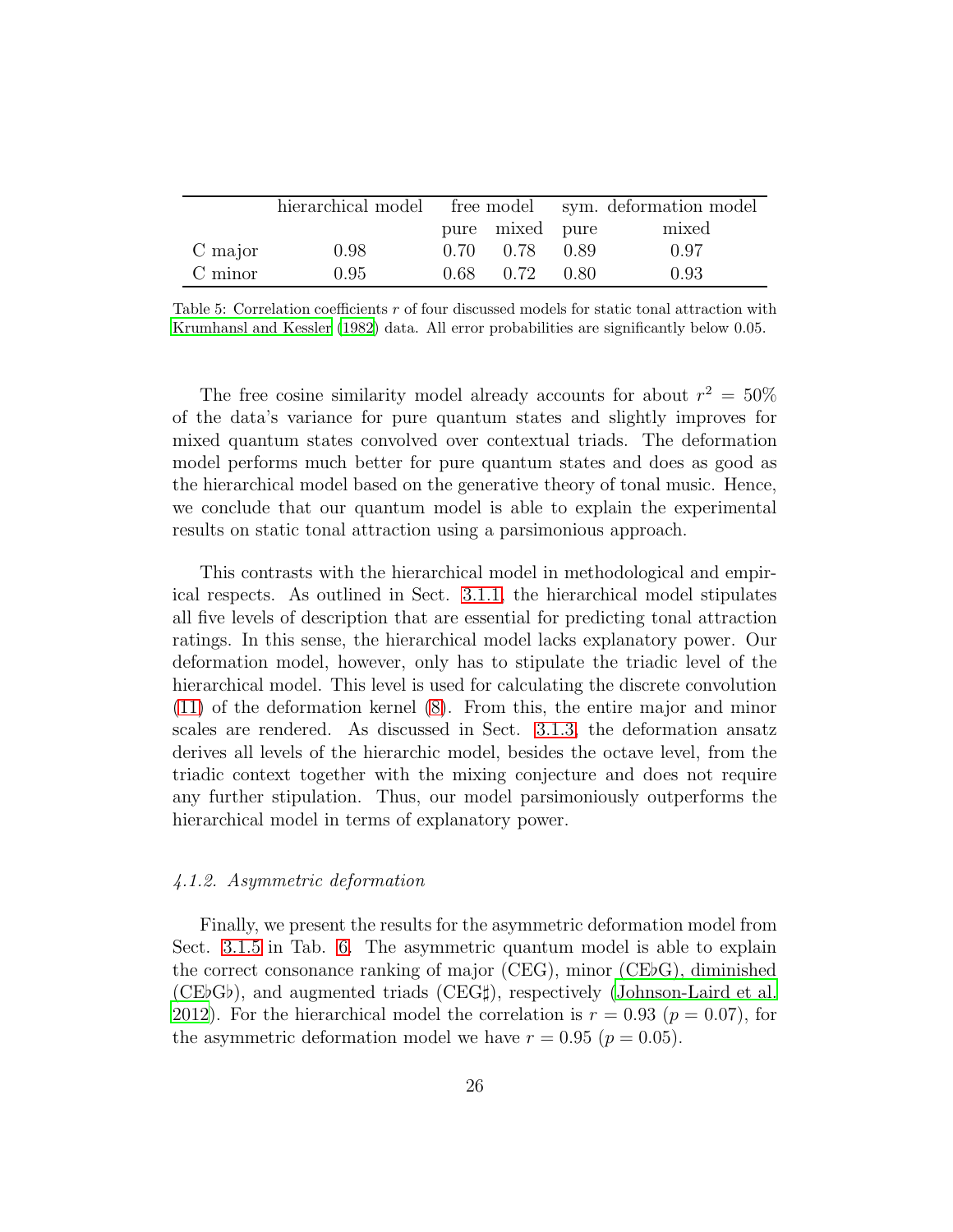|            |      |      | emp. consonance hier. model asym. deformation model |
|------------|------|------|-----------------------------------------------------|
| major      | 5.33 | 0.49 | 0.54                                                |
| minor      | 4.59 | 0.49 | 0.52                                                |
| diminished | 3.11 | 0.34 | 0.36                                                |
| augmented  | 1.74 | 0.33 | 0.34                                                |

<span id="page-26-1"></span>Table 6: Empirical consonance ratings and model predictions for common triads. The predictions of the models concern the strength of strongest static attraction using normalized attraction profiles.

Summarizing, we consider a case of symmetry breaking in cognitive musicology, breaking the mirror symmetry of the tonal attraction kernel in analogy to [Parncutt \(2011\)](#page-36-0). In this way, we overcome some weaknesses of the classical attraction model based on tonal hierarchies, which cannot account for the differences between major and minor modes. Consequently, we get a suitable model not only for static attraction profiles but also for graded consonance/dissonance. The ability for unification — grasping different phenomena in a systematic way  $\overline{\phantom{a}}$  is one of the trademarks of quantum theory, which is correspondingly apparent in the domain of quantum cognition as well.

# <span id="page-26-0"></span>*4.2. Dynamic tonal attraction*

Here, we present the results of modeling the [Woolhouse \(2009](#page-37-1)) data with the quantum deformation model that was somewhat motivated by the interval cycle model. Computing the probability densities [\(11\)](#page-13-0) for five contexts gives the results in Fig. [7.](#page-28-0) Figure [7\(](#page-28-0)a) shows the agreement of the model with the [Woolhouse \(2009](#page-37-1)) data for C major, (b) for C minor, (c) for the dominant seventh, (d) for French sixth, and (e) for half-diminished seventh. The dotted curves present the original results of the [Woolhouse \(2009\)](#page-37-1) experiment. The dashed curves display the continuous quantum probability density  $p<sub>C</sub>$  obtained from the mixture of pure states over all context tones in the respective chords: major triad CEG (a), minor triad CE♭G (b), dominant seventh CEGB♭ (c), French sixth CEG♭B♭ (d), and half-diminished seventh CE♭G♭B♭ (e).

Finally, we also deliver our model's prediction (f) for the famous "Tristan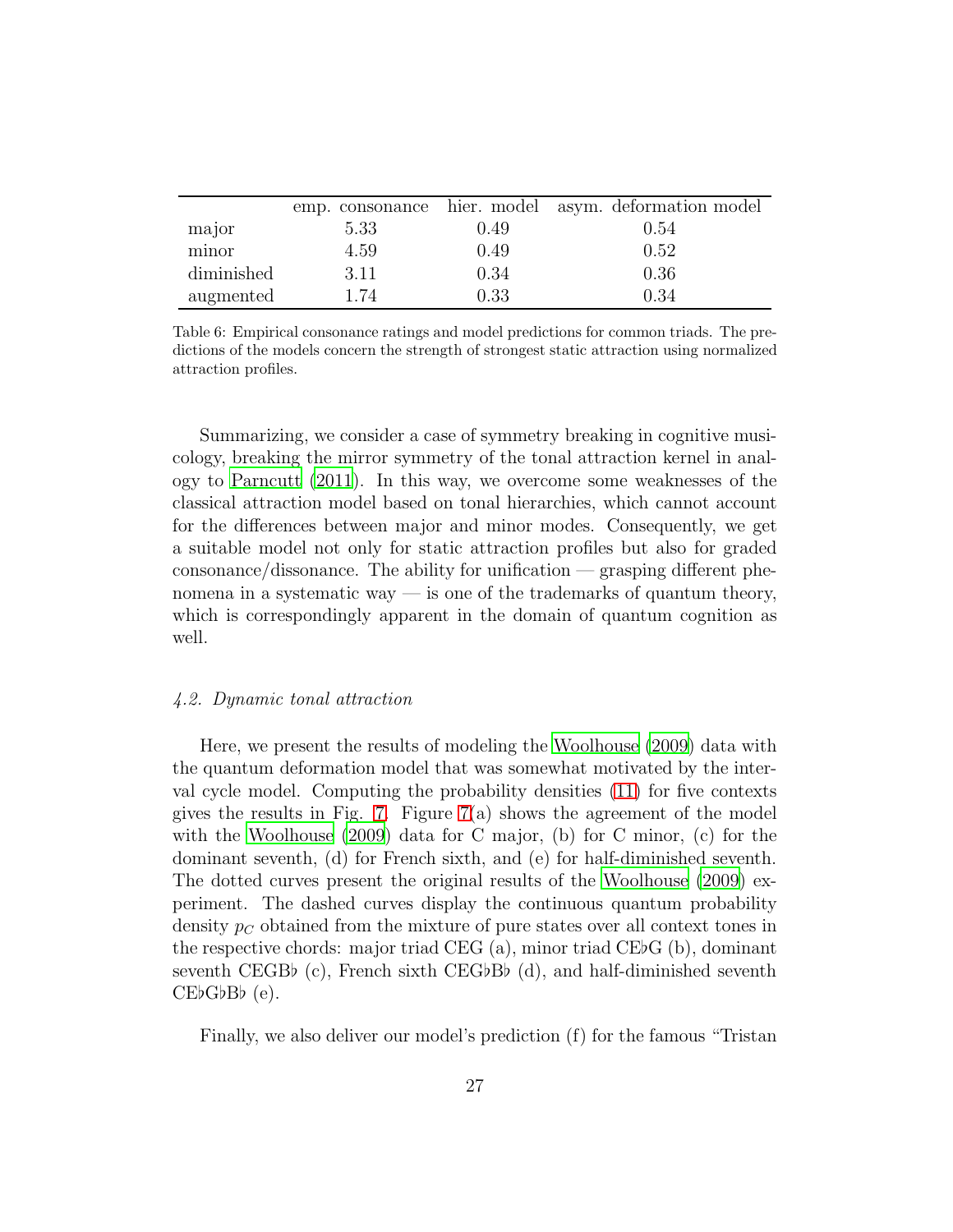chord" from Richard Wagner's opera *Tristan und Isolde* (1860). Following [Woolhouse \(2012](#page-37-7)), the tension induced by the "Tristan chord" E♭FG♯B, which is further strengthened by an intervening French sixth E♭FAB, beto-kened by a single A, is eventually resolved by the chord EG‡DBb.<sup>[5](#page-27-0)</sup>

<span id="page-27-0"></span> $^{\rm 5}$  At the moment, no empirical data are available for the "Tristan chord".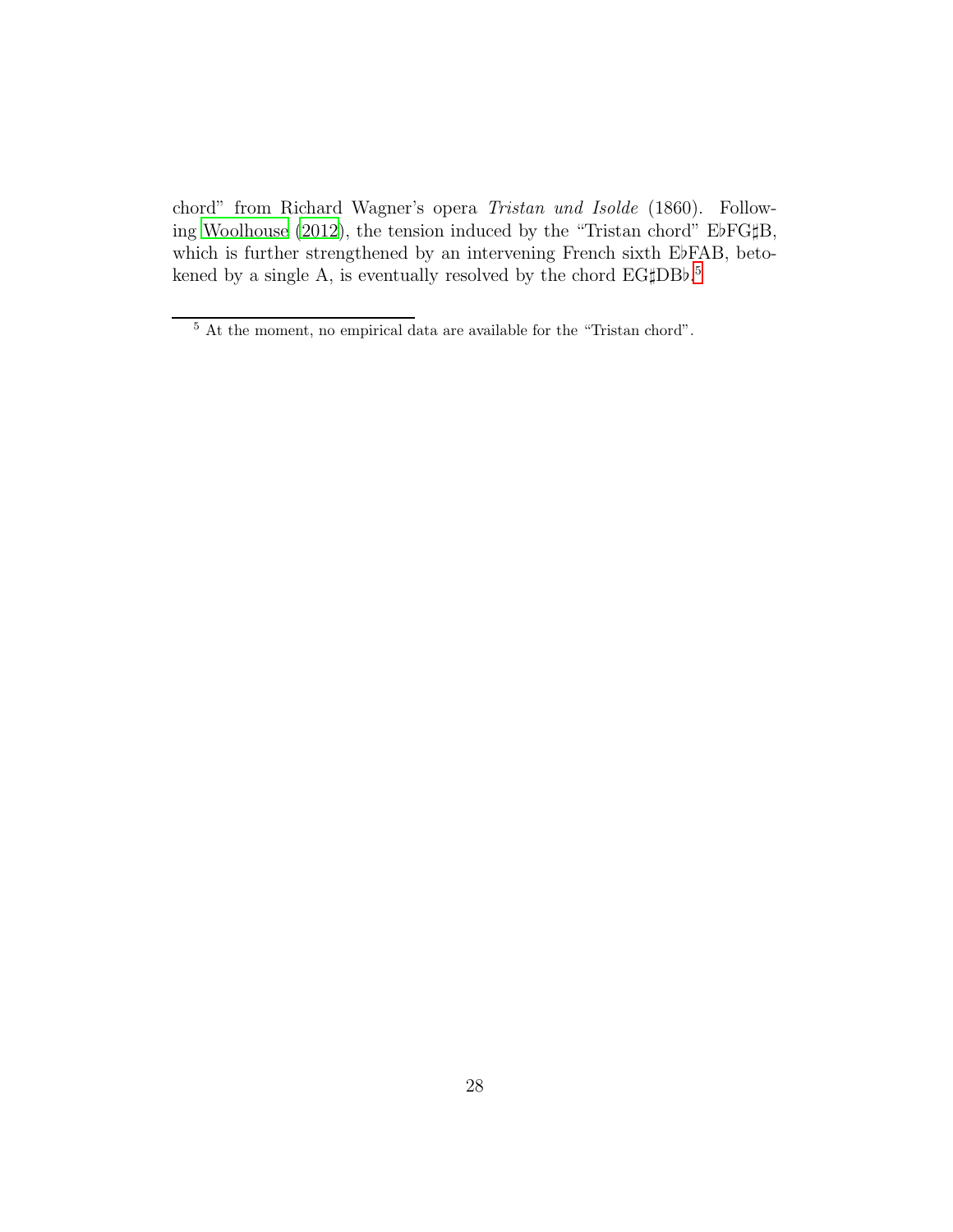

<span id="page-28-0"></span>Figure 7: Quantum deformation model for dynamic tonal attraction data. Dotted with bullets: Rating data  $A_W(x)$  of [Woolhouse \(2009\)](#page-37-1) against radian angles at the circle of fifths. Dashed: quantum probability density  $p_C(x)$  of the mixed state model [\(11\)](#page-13-0). (a) For C major context. (b) For C minor context. (c) For dominant seventh. (d) For French sixth. (e) For half-diminished seventh. (f) For "Tristan chord". Solid: mixed state density after sampling along the circle of fifths.

The mixed state quantum deformation model assigns highest attraction values to F, A $b$ , B, A, and C (in this order) [Fig. [7\(](#page-28-0)a)]. This is consistent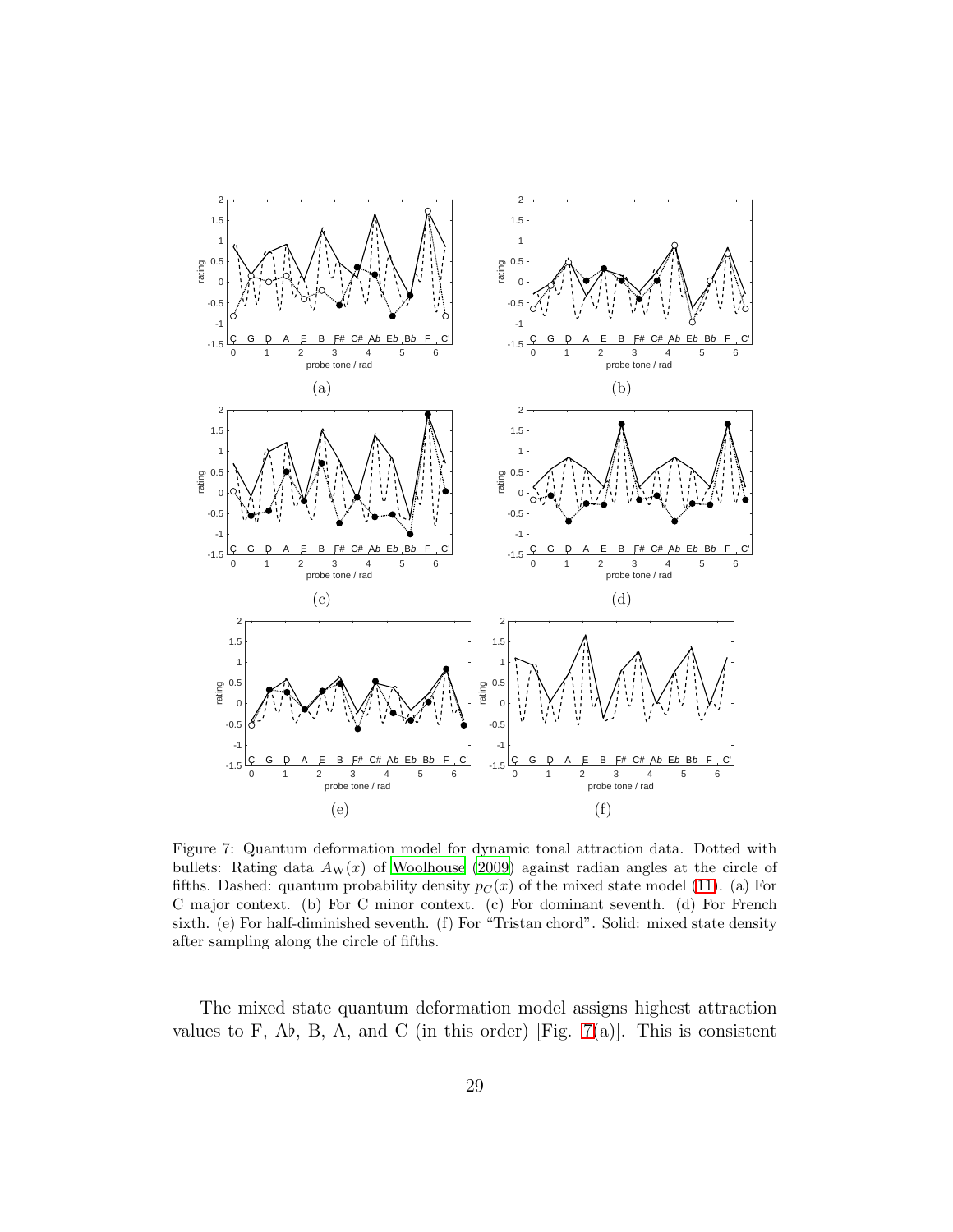with the interpretation of the C major context as the dominant of F major, containing F, A and C. Another possibility is the interpretation of the C major context as the subdominant of G major, comprised by G, B, and D. However, the agreement with model and data is confined to F, G, B $\flat$ , and C $\sharp$ . For C minor shown in [Fig. [7\(](#page-28-0)b)], the model almost perfectly agrees with the experimental results: highest attraction values are assigned to A♭, F, and D. The model conforms also with music-theoretic predictions, resolving either the dominant of F minor into its tonic FA♭C, or the subdominant of G minor into GB♭D. Also for the dominant seventh [Fig.  $7(c)$ ] the model correctly predicts F as the most likely resolution. For E and  $C\sharp$  model and data agree quite well. The French sixth context  $[Fig. 7(d)]$  $[Fig. 7(d)]$  $[Fig. 7(d)]$  correctly predicts resolution at B and F, but there is not much correlation with other data points. This is different for the half-diminished seventh plotted in  $[Fig. 7(e)]$  $[Fig. 7(e)]$  $[Fig. 7(e)]$ , where the model curve tracks the experimental data quite well, besides A♭. Figure [7\(](#page-28-0)f) demonstrates a remarkable performance of our model predicting the resolution of the ambiguous "Tristan chord". The predicted attraction rate is maximal at E and B♭, those tones that belong to the resolving chord EG♯DB♭. Interestingly, a similar analysis (not shown) for the intervening French sixth also yields large attraction values for E and B♭, which are thereby further enhanced. In addition, the French sixth also increases attraction rates for the resolving G♯ and D. The ambiguity of the "Tristan chord" is reflected in our model by also predicting high attractions for C and  $C\sharp$ <sup>[6](#page-29-0)</sup>

|                         |      | IC model deformation model |
|-------------------------|------|----------------------------|
| C major                 | 0.69 | 0.44                       |
| C minor                 | 0.76 | 0.93                       |
| dominant seventh        | 0.76 | 0.65                       |
| French sixth            | 0.79 | 0.76                       |
| half-diminished seventh | 0.89 |                            |

The quality of our model is assessed by the regression analysis presented in Tab. [7.](#page-29-1)

<span id="page-29-1"></span>Table 7: Correlation coefficients  $r$  of two discussed models for dynamic tonal attraction with [Woolhouse \(2009\)](#page-37-1) data. All error probabilities are significantly below 0.05.

<span id="page-29-0"></span><sup>6</sup> We thank one reviewer for this interesting remark.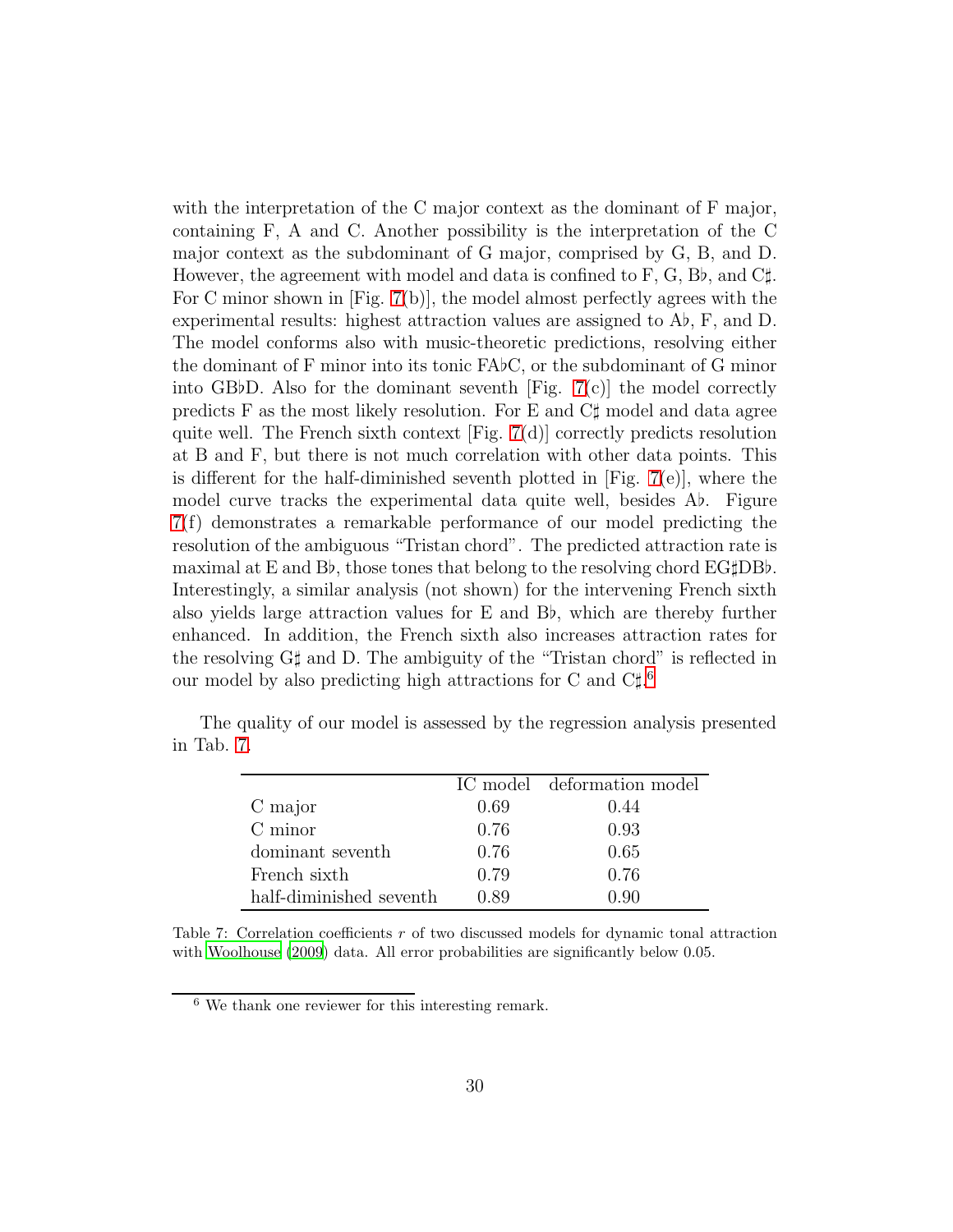The correlation coefficients confirm the outcome of visually inspecting Fig. [7.](#page-28-0) For C minor and the half-diminished seventh our quantum model performs slightly better than the IC model of [Woolhouse \(2009](#page-37-1)) and [Woolhouse and Cross](#page-37-5) [\(2010\)](#page-37-5). Moreover, our model predicts the resolution of the "Tristan chord" [\(Woolhouse 2012](#page-37-7)). However, the main advantage of the quantum deformation model goes beyond the Woolhouse model and is able describing both the static and the dynamic attraction data.

# 5. Discussion

Tonal attraction is an important issue in the psychology of music. In this study, we have discussed two kinds of tonal attraction as investigated by probe tone experiments. Static tonal attraction refers to the stability or instability of tones or chords in a certain context, establishing a tonal key. By contrast, dynamic tonal attraction reflects the predictability of tones or chords continuing a preestablished melodic or harmonic context [\(Temperley](#page-37-0) [2008](#page-37-0)). In the paradigm of probe tone experiments [\(Krumhansl and Shepard](#page-35-0) [1979](#page-35-0), [Krumhansl 1979\)](#page-34-0), static and dynamic attraction are investigated by means of different kinds of instructions: One the one hand, in a static attraction experiment, subjects are asked to rate how well a presented probe tone fits to a priming context [\(Krumhansl and Kessler 1982](#page-35-1)). In a dynamic attraction experiment, on the other hand, subjects are asked to rate how well a given probe tone completes or resolves the priming context, both melodically or harmonically [\(Woolhouse 2009\)](#page-37-1).

It was the aim of this study to integrate structural and probabilistic theories of computational music theory into a unified framework. On the one hand, structural accounts such as the generative theory of tonal music are guided by principle musicological insights about the intrinsic symmetries of Western tonal music [\(Lerdahl and Jackendoff 1983](#page-35-2), [Lerdahl 1988,](#page-35-3) [1996\)](#page-35-4). On the other hand, probabilistic accounts such as Bayesian models or Gaussian Markov chains are able to describe melodic progession through statistical correlations in large music corpora [\(Temperley 2007,](#page-37-4) [2008\)](#page-37-0). Here, we argued that quantum approaches to music cognition are able to unify symmetry and (quantum) probability in a single framework for data from static and dynamic attraction experiments.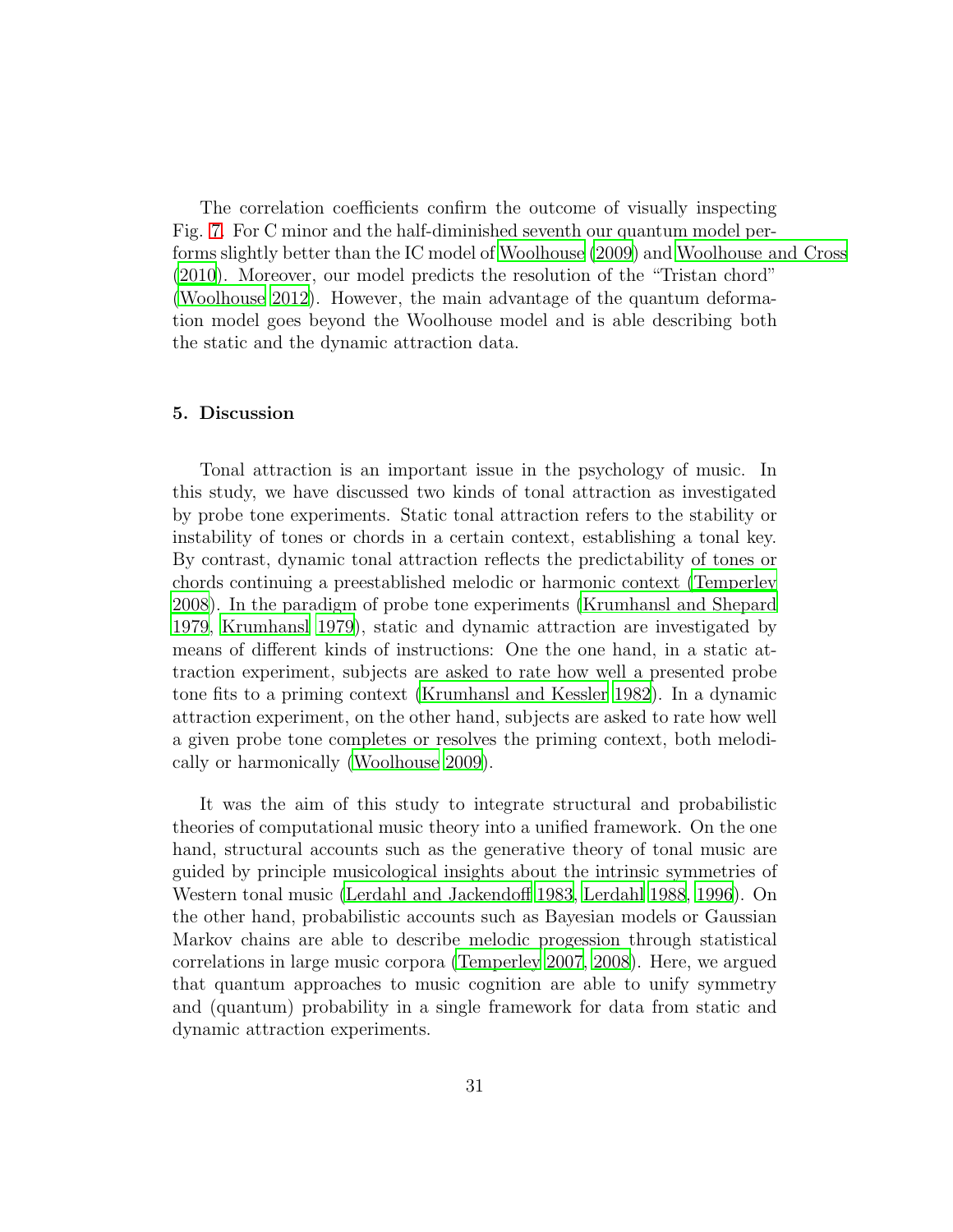In a first attempt to describing the static attraction data of [Krumhansl and Kessler](#page-35-1) [\(1982\)](#page-35-1), we realized that simply rearranging the data points according to the universal circle of fifths, instead of increasing physical pitch frequency, revealed a systematic pattern of periodic attraction: tones close to the tonic are more attractive than tones in the vicinity of the tritone. Since this periodicity could be expressed as a cosine similarity measure, often used in quantum cognition models of similarity judgements [\(Pothos et al. 2013](#page-36-7), [Pothos and Trueblood 2015\)](#page-36-8), we were led to the formulation of a quantum model of tonal attraction by means of a "wave function" defined over the circle group as "configuration space" which includes the circle of fifths as a subgroup. An important insight from our free quantum model is that its Hilbert space is essentially two-dimensional which proves its equivalence with an earlier qubit model proposed by [Blutner \(2015\)](#page-34-4).

In order to improve our free model, we developed a "deformation" quantum model, still based on cosine quantum similarity, but introducing a deformation of interval lengths over the circle of fifths. We described this deformation function as a symmetric polynomial of fourth order, and determined its parameters from two necessary interpolation conditions, saying that the tonic should not be deformed at all, while the tritone receives maximal deformation. The quantum wave functions of our approach can be interpreted as musical Gestalts in the sense of Gestalt psychology (Köhler 1969).

For assessment of the tonal attraction of complex priming stimuli such as chords or cadences, we followed a suggestion recently conjectured by [Woolhouse and Cross \(2010](#page-37-5)) and exploited by [Blutner \(2015](#page-34-4)) to compute the discrete convolution of a kernel function, the quantum probability obtained from the squared wave function, and a uniform distribution over all context tones. As contexts, we assumed the tonic triads of the C major and C minor keys for static attraction, here. This is similar to the hierarchical model of [Lerdahl \(1988](#page-35-3), [1996](#page-35-4)), where the tonic triad comprises level C in the hierarchy. As a result, our model precisely reproduced the experimental data with comparable statistical performance as the hierarchical model. However, while the hierarchical model has to stipulate the existence of all five levels in the hierarchy, our model only refers to the C level. The other levels  $A - E$ required by the hierarchical model are deduced from our model. Therefore, our quantum model parsimoniously outperforms the hierarchical model of static attraction with respect to explanatory power.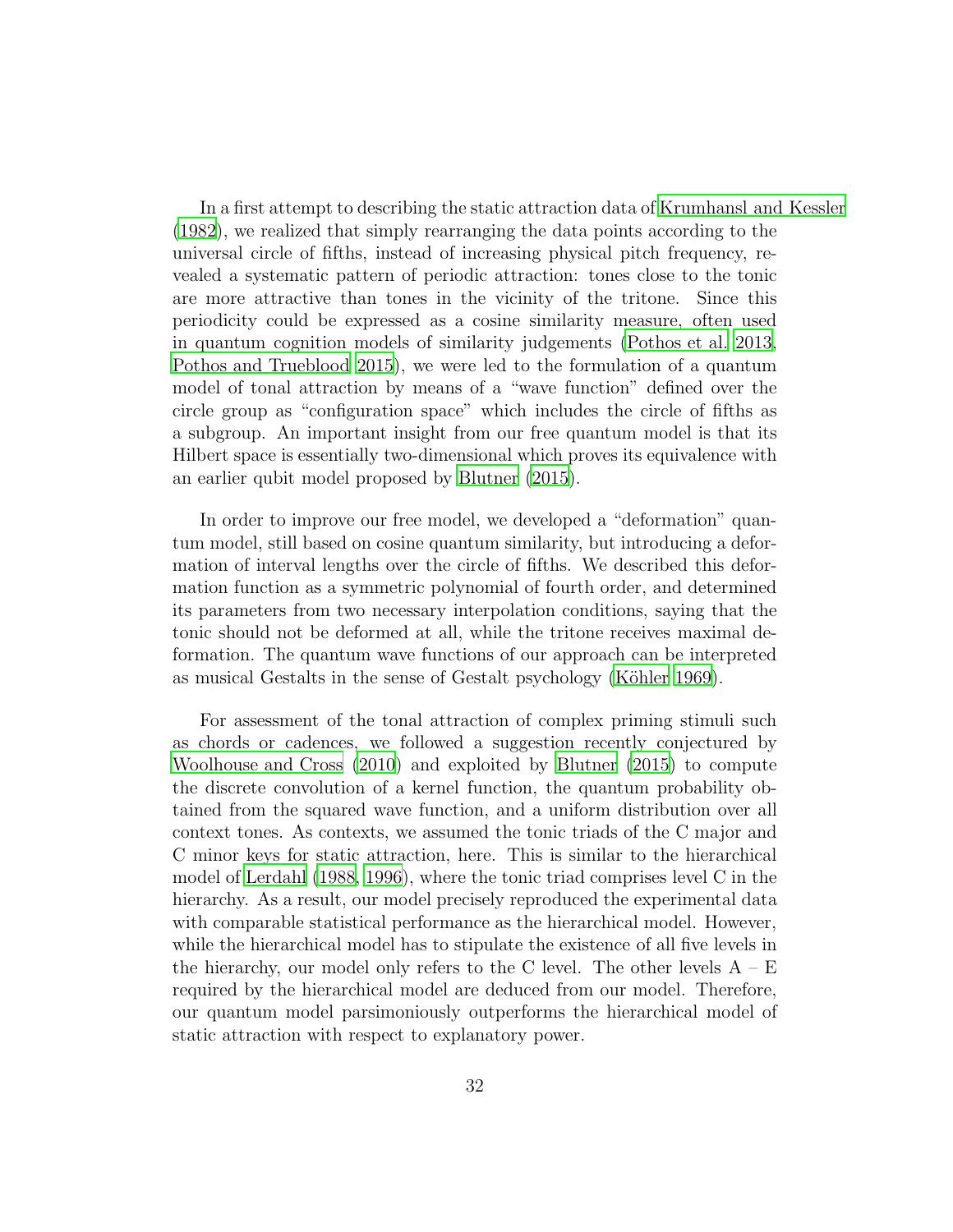However, the symmetric deformation model for static tonal attraction does not correctly describe the observed asymmetry between major and minor modes in the [Krumhansl and Kessler \(1982\)](#page-35-1) data. This is also a problem for the hierarchical model as well. We therefore additionally presented an asymmetric deformation model that breaks the mirror symmetry against the tritone. Fitting two free parameters of this model to the major context, we were able to achieve substantial improvement also for minor keys and an understanding for the different degrees of consonance for major, minor, diminished, and augmented chords.

For dynamic tonal attraction we devised a similar quantum model based on a sixth-order polynomial deformation. This construction was guided by the interval cycle model of [Woolhouse and Cross \(2010](#page-37-5)) and [Woolhouse](#page-37-1) [\(2009\)](#page-37-1) and in agreement to related models that prefer small intervals over longer ones for melodic and harmonic dynamics [\(Curtis and Bharucha](#page-34-7) [2009](#page-34-7), [Krumhansl et al. 2000](#page-35-10), [Narmour 1992](#page-36-10), [Temperley 2008](#page-37-0)). Our model performed comparably well as the ICP model in a regression analysis. Interestingly, our model confirms predictions about the resolution of context chords based on musical harmony theory with good accuracy.

Finally, we address the possible relevance of our work to the cognitive neuroscience of music perception. The behavioral findings of [Krumhansl and Kessler](#page-35-1) [\(1982\)](#page-35-1) and [Woolhouse \(2009\)](#page-37-1) have been supported by neuropsychological experiments in the event-related brain potential (ERP) [\(Granot and](#page-34-8) Hai [2009](#page-34-8), [Limb 2006\)](#page-35-11) and in the functional magnetic resonance (fMRI) paradigms [\(Durrant et al. 2007,](#page-34-9) [Janata et al. 2002,](#page-34-10) [Koelsch et al. 2002,](#page-34-11) [Limb 2006,](#page-35-11) [Vaquero et al.](#page-37-9) [2016](#page-37-9)). The first three fMRI studies used melodies with harmonic modulation from one key into another key as stimuli and reported significant anatomical differences for key changes. In particular, [Janata et al. \(2002\)](#page-34-10), who carried out a regression analysis of fMRI data with self-organized maps trained upon the third torus as tonal space [\(Janata et al. 2002,](#page-34-10) [Purwins et al. 2007](#page-37-10)), made the strong claim that the rostromedial prefrontal cortex exhibits a neural tonotopic representation of the third torus.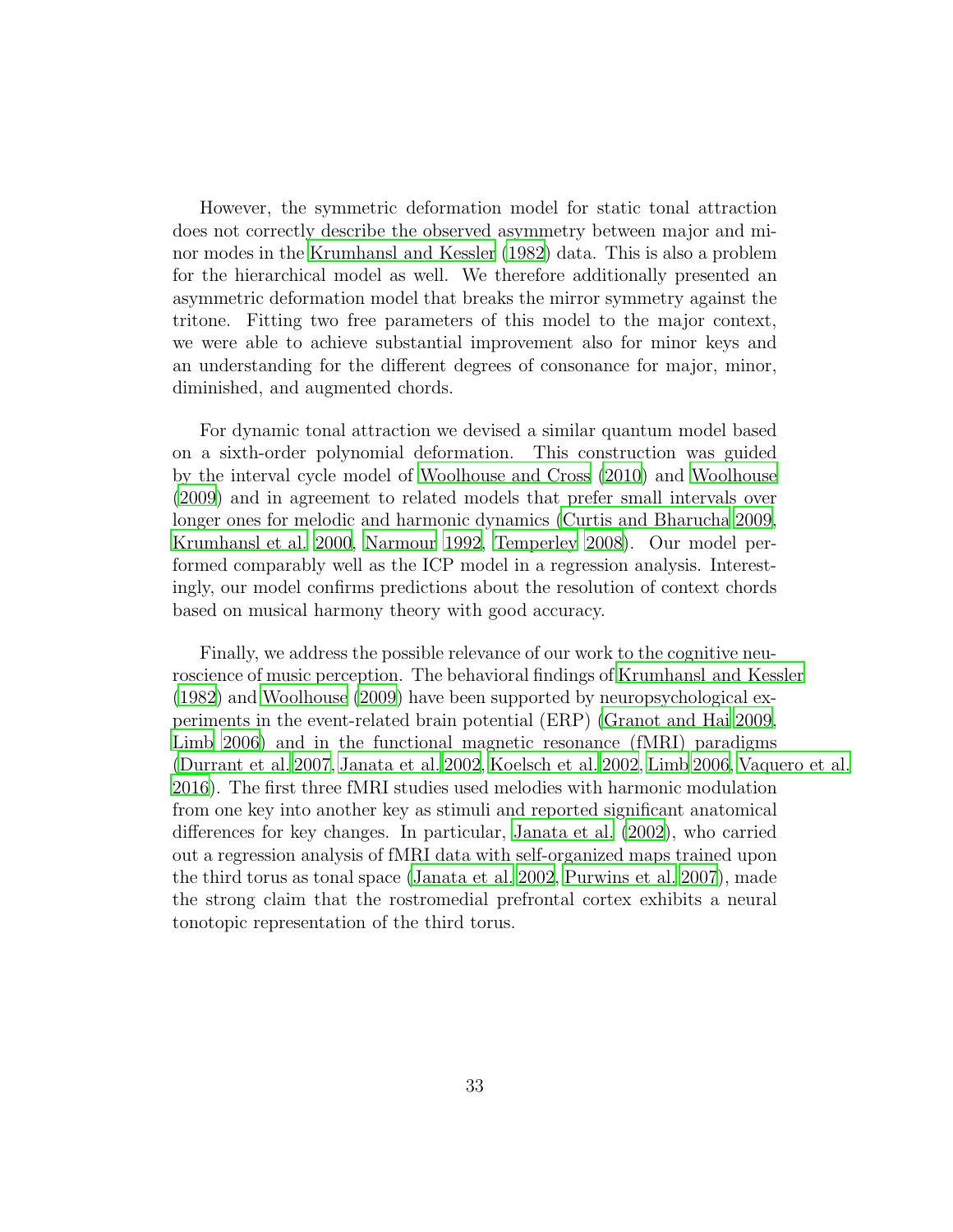# 6. Conclusions

This study applies methods from the quantum cognition framework to tonal attraction. In probe tone experiments, music psychologists measure the likelihood of chromatic probe tones relative to a priming context. Depending on the particular instruction, the subject's ratings assess either the degree of fit between a probe tone and a key context (static attraction), or the degree of predictability of a probe tone given a preceding context (dynamic attraction). A first attempt reveals that tonal attraction correlates with quantum similarity between tones across the universal circle of fifths. Deforming the distances between tones leads to two quantum wave functions, one for static attraction, the second for dynamic attraction. We compute their attraction profiles for tonic contexts and compare them with predictions of the hierarchical model in the static case and of the interval cycle model for the dynamic case. Our parsimonious quantum models provide precise and rigorous results with great explanatory power.

#### Acknowledgments

We thank Maria Mannone, Serafim Rodrigues and Günther Wirsching for valuable comments on an earlier version of the manuscript.

# References

# References

- <span id="page-33-0"></span>Balzano, G. J. (1980). The group-theoretic description of 12-fold and microtonal pitch systems. *Computer Music Journal*, 4(4):66 – 84.
- <span id="page-33-1"></span>beim Graben, P. and Blutner, R. (2017). Toward a gauge theory of musical forces. In de Barros, J. A., Coecke, B., and Pothos, E., editors, *Quantum Interaction. 10th International Conference (QI 2016)*, volume 10106 of *LNCS*, pages 99 – 111. Springer, Cham.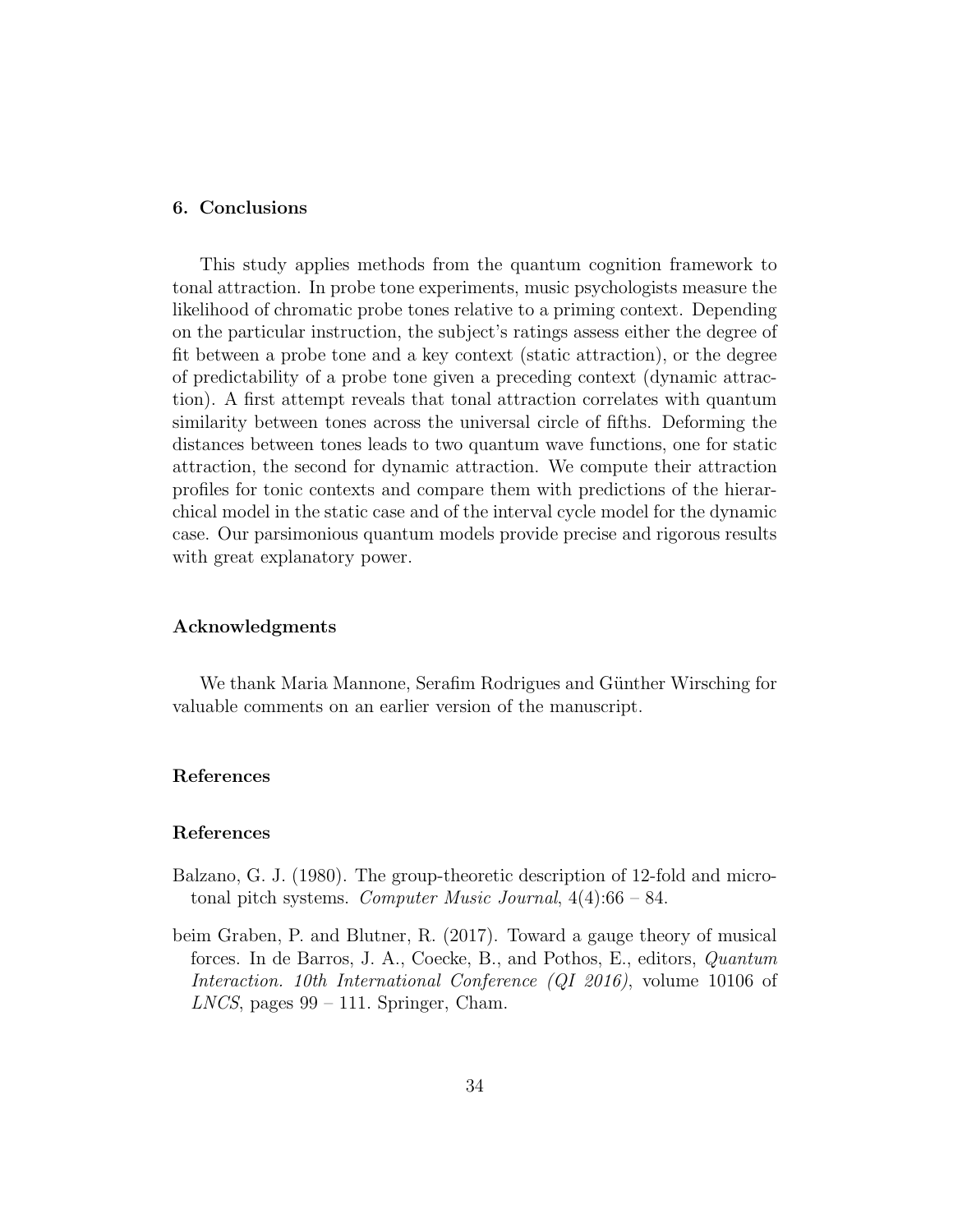- <span id="page-34-4"></span>Blutner, R. (2015). Modelling tonal attraction: tonal hierarchies, interval cycles, and quantum probabilities. *Soft Computing*, pages 1 – 19.
- <span id="page-34-3"></span>Blutner, R. and beim Graben, P. (2016). Quantum cognition and bounded rationality. *Synthese*, 193:3239 – 3291.
- <span id="page-34-1"></span>Busemeyer, J. R. and Bruza, P. D., editors (2012). *Quantum Models of Cognition and Decision*. Cambridge University Press.
- <span id="page-34-7"></span>Curtis, M. E. and Bharucha, J. J. (2009). Memory and musical expectation for tones in cultural context. *Music Perception: An Interdisciplinary Journal*, 26(4):365 – 375.
- <span id="page-34-9"></span>Durrant, S., Miranda, E. R., Hardoon, D., Shawe-Taylor, J., Brechmann, A., and Scheich, H. (2007). Neural correlates of tonality in music. In *Proceedings of the NIPS Conference Workshop on Music, Brain & Cognition*.
- <span id="page-34-8"></span>Granot, R. Y. and Hai, A. (2009). Electrophysiological evidence for a twostage process underlying single chord priming. *NeuroReport*, 20(9).
- <span id="page-34-5"></span>Janata, P. (2007). Navigating tonal space. In Selfridge-Field, E. and Hewlett, W. B., editors, *Tonal Theory for the Digital Age*, volume 15 of *Computing in Musicology*, pages 39 – 50. MIT Press, Cambridge (MA).
- <span id="page-34-10"></span>Janata, P., Birk, J. L., Horn, J. D. V., Leman, M., Tillmann, B., and Bharucha, J. J. (2002). The cortical topography of tonal structures underlying western music. *Science*, 298(5601):2167 – 2170.
- <span id="page-34-6"></span>Johnson-Laird, P. N., Kang, O. E., and Leong, Y. C. (2012). On musical dissonance. *Music Perception: An Interdisciplinary Journal*, 30(1):19 – 35.
- <span id="page-34-11"></span>Koelsch, S., Gunter, T. C., von Cramon, D. Y., Zysset, S., Lohmann, G., and Friederici, A. D. (2002). Bach speaks: a cortical "language-network" serves the processing of music. *NeuroImage*, 17(2):956 – 966.
- <span id="page-34-2"></span>Köhler, W. (1969). *The Task of Gestalt Psychology*. Princeton University Press, New Jersey.
- <span id="page-34-0"></span>Krumhansl, C. L. (1979). The psychological representation of musical pitch in a tonal context. *Cognitive Psychology*, 11(3):346 – 374.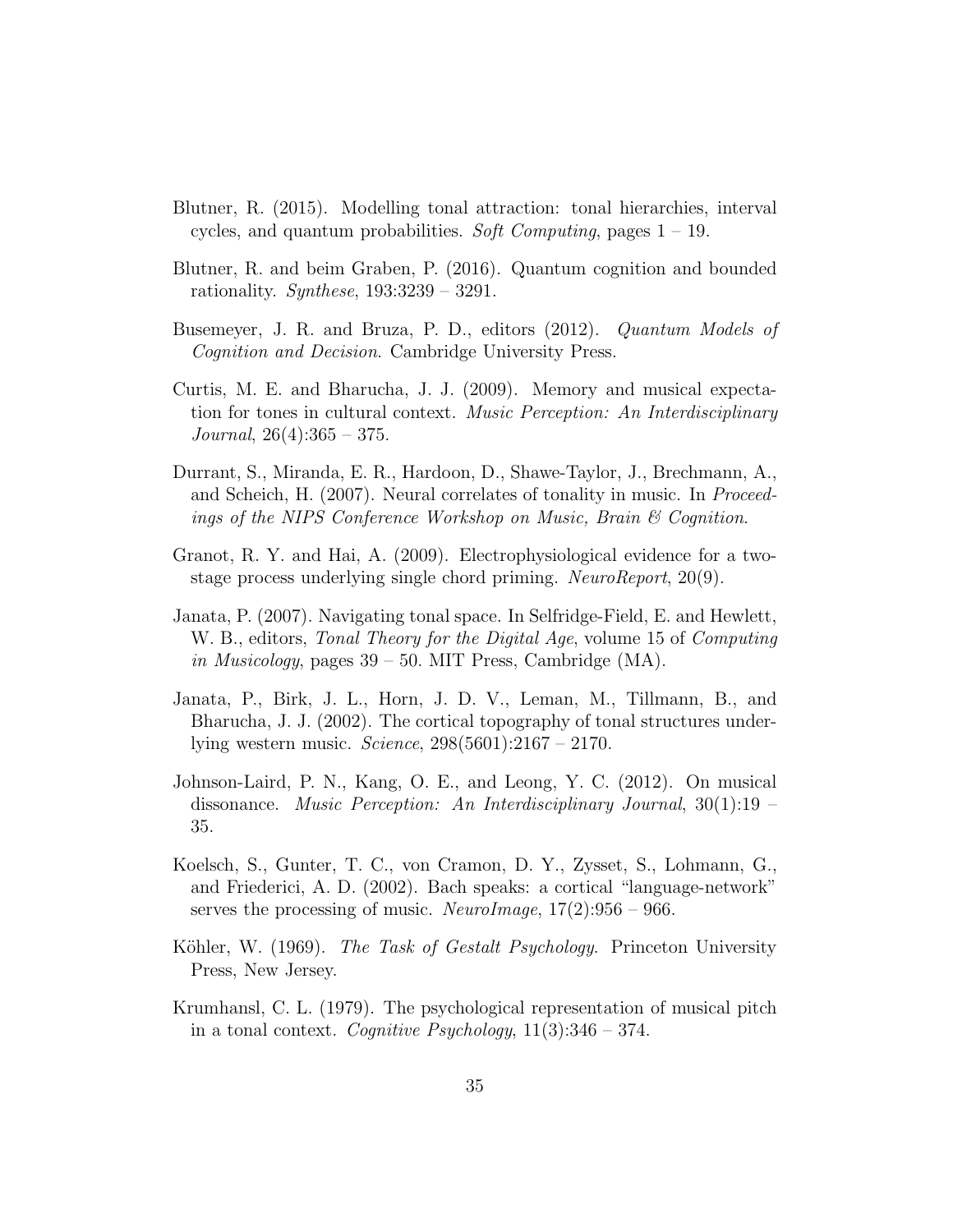- <span id="page-35-5"></span>Krumhansl, C. L. and Cuddy, L. L. (2010). A theory of tonal hierarchies in music. In Jones, M. R., Fay, R. R., and Popper, A. N., editors, *Music Perception*, Springer Handbook of Auditory Research, pages 51 – 87. Springer, New York.
- <span id="page-35-1"></span>Krumhansl, C. L. and Kessler, E. J. (1982). Tracing the dynamic changes in perceived tonal organization in a spatial representation of musical keys. *Psychological Review*, 89(4):334 – 368.
- <span id="page-35-0"></span>Krumhansl, C. L. and Shepard, R. N. (1979). Quantification of the hierarchy of tonal functions within a diatonic context. *Journal of Experimental Psychology: Human Perception and Performance*, 5(4):579.
- <span id="page-35-10"></span>Krumhansl, C. L., Toivanen, P., Eerola, T., Toiviainen, P., Järvinen, T., and Louhivuori, J. (2000). Cross-cultural music cognition: Cognitive methodology applied to North Sami yoiks. *Cognition*, 76(1):13 – 58.
- <span id="page-35-3"></span>Lerdahl, F. (1988). Tonal pitch space. *Music Perception: An Interdisciplinary Journal*, 5:315 – 350.
- <span id="page-35-4"></span>Lerdahl, F. (1996). Calculating tonal tension. *Music Perception: An Interdisciplinary Journal*, 13(3):319 – 363.
- <span id="page-35-6"></span>Lerdahl, F. (2015). Concepts and representations of musical hierarchies. *Music Perception: An Interdisciplinary Journal*, 33(1):83 – 95.
- <span id="page-35-2"></span>Lerdahl, F. and Jackendoff, R. (1983). *A Generative Theory of Tonal Music*. MIT Press, Cambridge (MA).
- <span id="page-35-11"></span>Limb, C. J. (2006). Structural and functional neural correlates of music perception. *The Anatomical Record Part A: Discoveries in Molecular, Cellular, and Evolutionary Biology*, 288A(4):435 – 446.
- <span id="page-35-9"></span>Mannone, M. (2018). Knots, music, and DNA. *Journal of Creative Music Systems*, 2(2).
- <span id="page-35-7"></span>Mannone, M. and Compagno, G. (2013). Characterization of the degree of musical non-Markovianity. [arXiv:1306.0229](http://arxiv.org/abs/1306.0229) [physics.data-an].
- <span id="page-35-8"></span>Mannone, M. and Mazzola, G. (2015). Hypergestures in complex time: Creative performance between symbolic and physical reality. In Collins, T.,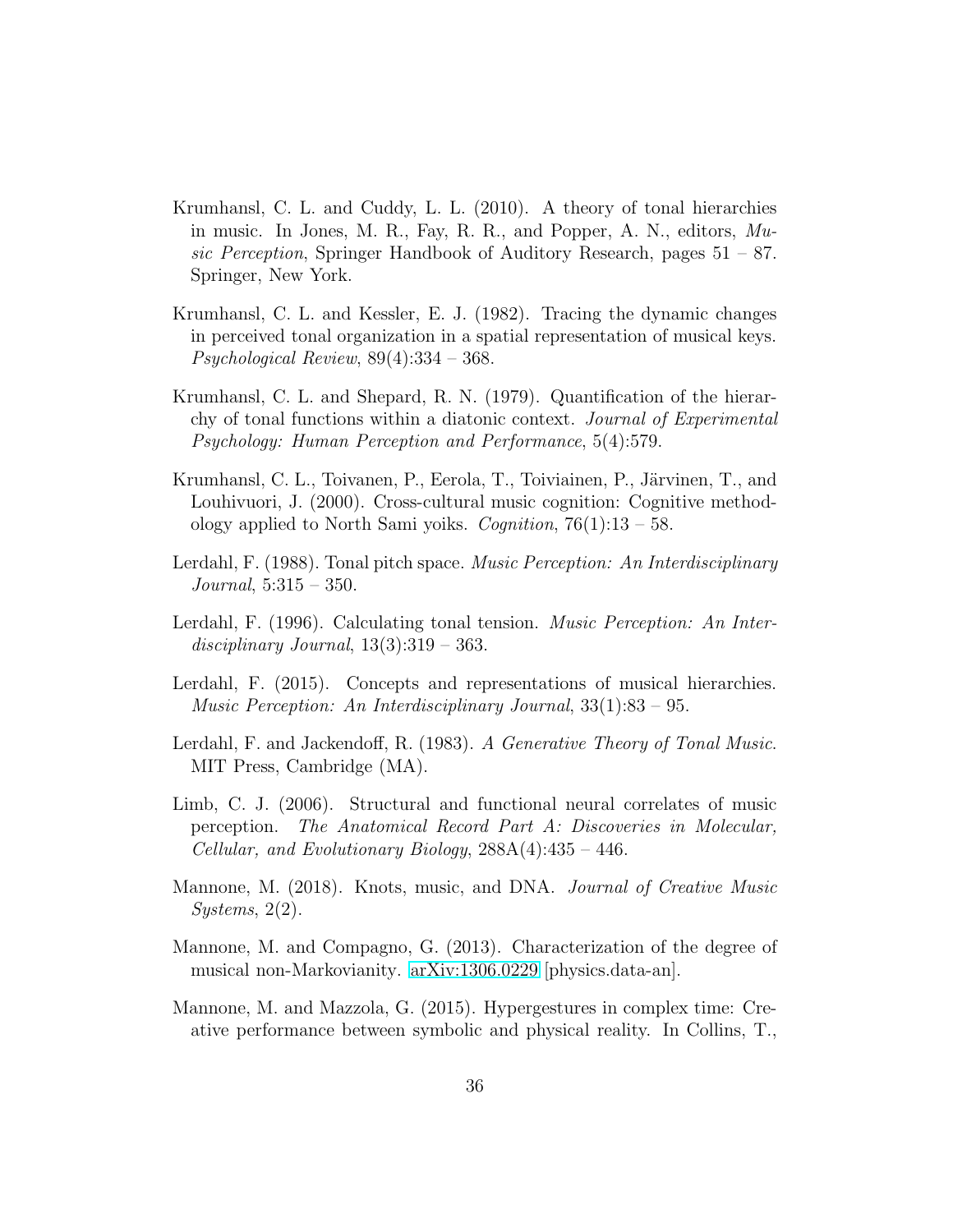Meredith, D., and Volk, A., editors, *Proceedings of the 5th International Conference on Mathematics and Computation in Music (MCM 2015)*, pages  $137 - 148$ , Cham. Springer.

<span id="page-36-4"></span>Mazzola, G. (1990). *Geometrie der Töne*. Birkhäuser, Basel.

- <span id="page-36-5"></span>Mazzola, G. (2002). *The Topos of Music: Geometric Logic of Concepts, Theory, and Performance.* Birkhäuser, Basel.
- <span id="page-36-6"></span>Mazzola, G., Mannone, M., and Pang, Y. (2016). *Cool Math for Hot Music*. Computational Music Science. Springer, Cham.
- <span id="page-36-2"></span>Milne, A. J., Laney, R., and Sharp, D. B. (2015). A spectral pitch class model of the probe tone data and scalic tonality. *Music Perception: An Interdisciplinary Journal*, 32(4):364 – 393.
- <span id="page-36-1"></span>Milne, A. J., Sethares, W. A., Laney, R., and Sharp, D. B. (2011). Modelling the similarity of pitch collections with expectation tensors. *Journal of Mathematics and Music*,  $5(1)$ : $1 - 20$ .
- <span id="page-36-10"></span>Narmour, E. (1992). *The Analysis and Cognition of Melodic Complexity: The Implication-Realization Model*. University of Chicago Press, Chicago  $(IL).$
- <span id="page-36-9"></span>Parncutt, R. (1989). *Harmony: A Psychoacoustical Approach*. Springer, Berlin.
- <span id="page-36-0"></span>Parncutt, R. (2011). The tonic as triad: Key profiles as pitch salience profiles of tonic triads. *Music Perception: An Interdisciplinary Journal*, 28(4):333 – 366.
- <span id="page-36-3"></span>Pothos, E. M. and Busemeyer, J. R. (2013). Can quantum probability provide a new direction for cognitive modeling? *Behavioral and Brain Sciences*,  $36:255 - 274.$
- <span id="page-36-7"></span>Pothos, E. M., Busemeyer, J. R., and Trueblood, J. S. (2013). A quantum geometric model of similarity. *Psychological Review*, 120(3):679 – 696.
- <span id="page-36-8"></span>Pothos, E. M. and Trueblood, J. S. (2015). Structured representations in a quantum probability model of similarity. *Journal of Mathematical Psychology*, 64-65:35 – 43.